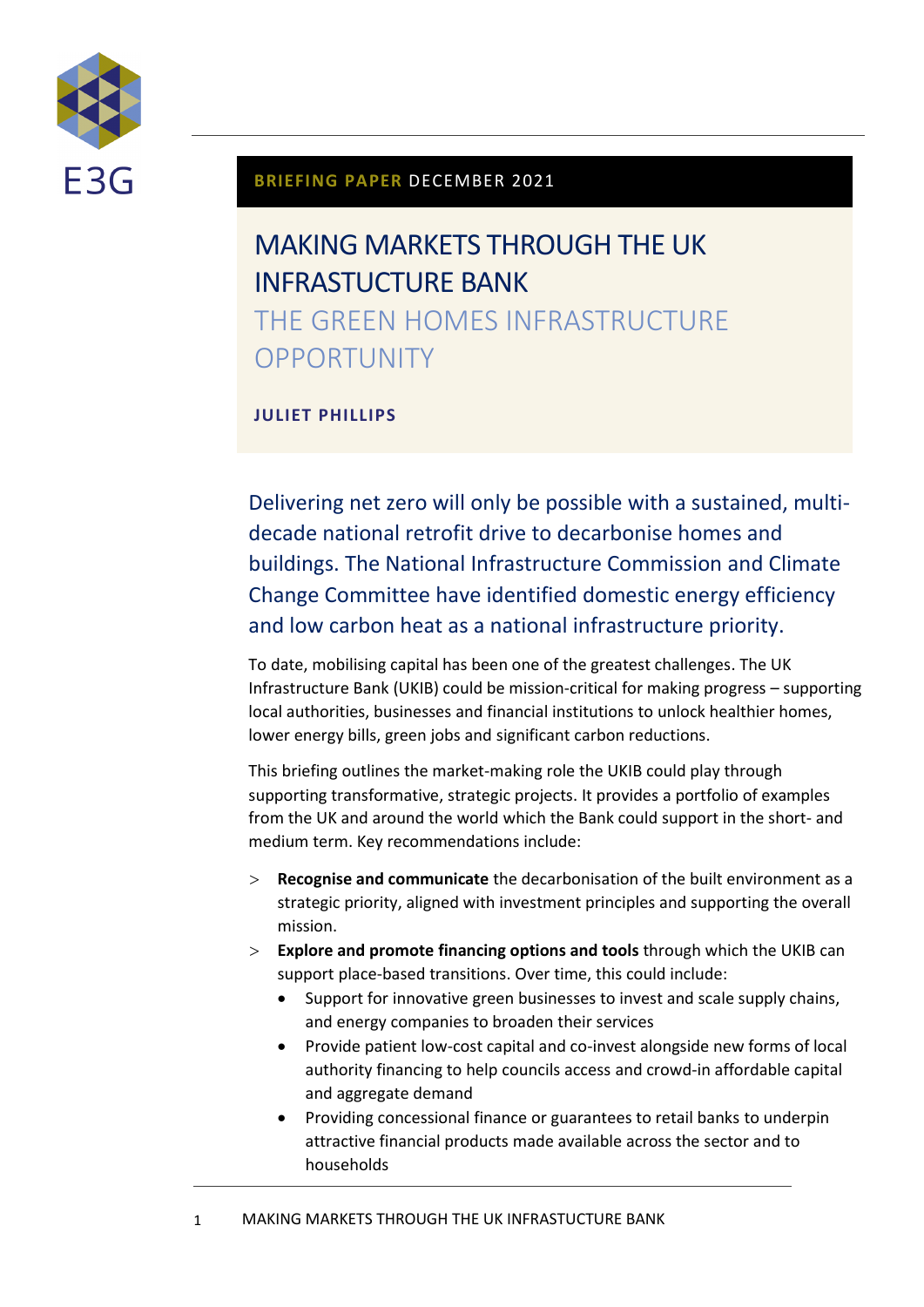

- Support the private and social rented sector to decarbonise building stock
- Support local authorities and others to identify project pipelines and aggregate demand to build economies of scale and reduce costs
- Connect transformational deals with private finance actors to deliver blended finance
- **Support digitalisation and smart, data-driven solutions** which could help crowd-in further private finance, monitoring efficient use of capital and longterm benefits.
- **Work with Government departments** to consider future options to channel additional subsidies and incentives through the Bank's operations, as seen in Germany, helping unlock further environmental additionality and private investments.

### Table of Contents

| 1. The investment case: Placing importance on place-based transitions 3                     |  |
|---------------------------------------------------------------------------------------------|--|
| 2. Unpacking the problem: How the UKIB can help tackle current market failures  5           |  |
| 3. The right tools at the right time: How the UKIB can support greener homes this decade. 8 |  |
|                                                                                             |  |
|                                                                                             |  |
|                                                                                             |  |
|                                                                                             |  |
|                                                                                             |  |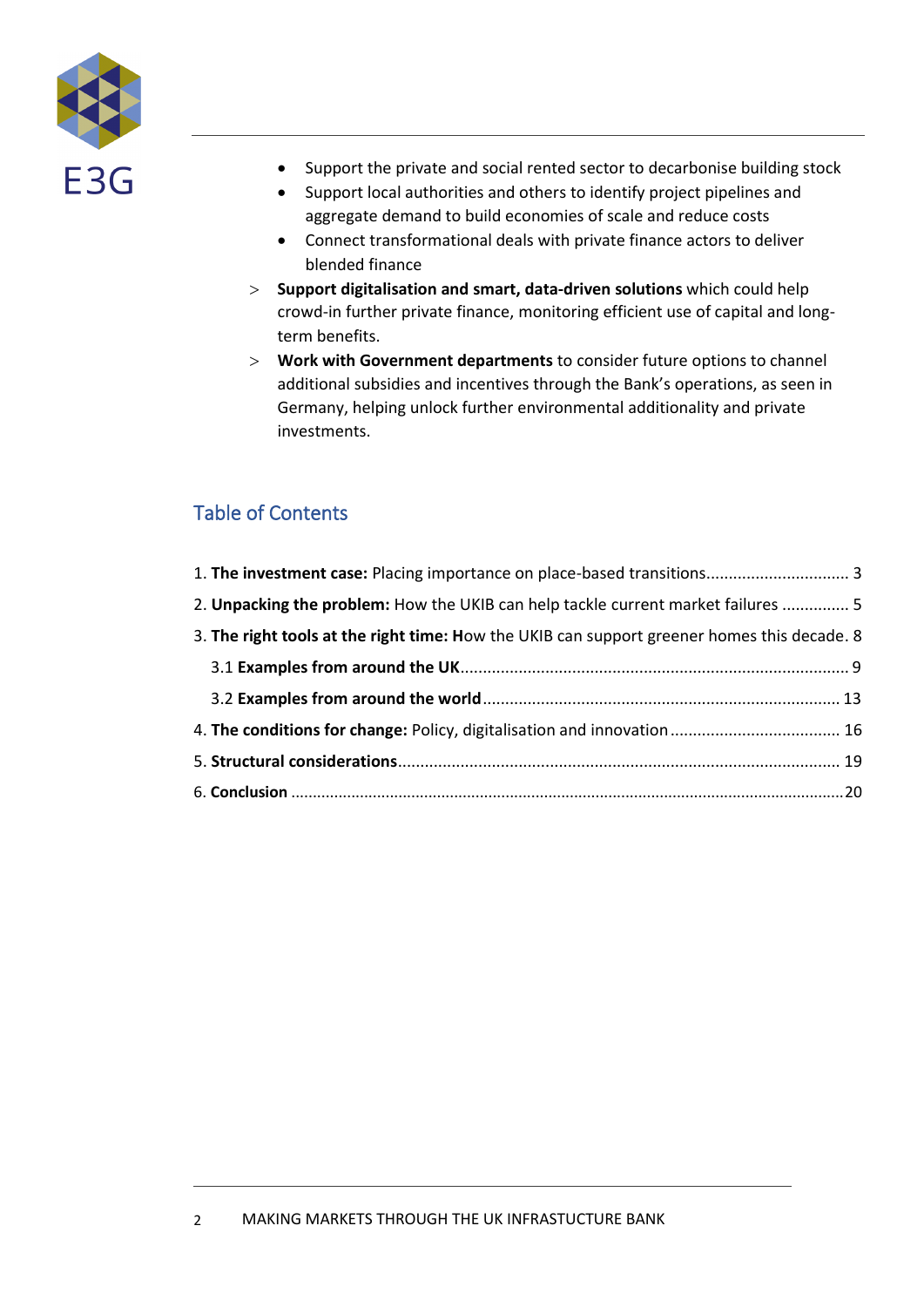

## <span id="page-2-0"></span>1. The investment case: Placing importance on placebased transitions

Through supporting green homes and places, the UK Infrastructure Bank (UKIB) can help close one of the largest investment gaps for net zero, making markets through transformative deals. A strong evidence base underscores the additionality that smart deployment of capital through the UKIB can offer, in a manner highly complementary with its four investment principles.

The Bank's first investment principle is to tackle climate change and drive regional and local economic growth. Emissions from buildings account for 23% of the UK's total. <sup>1</sup> As recognised in the Government's recent Net Zero Strategy and Heat and Buildings Strategy, addressing this is critical for meeting climate targets. Currently heat and buildings represent one of the biggest climate investment gaps – with the Net Zero Strategy identifying a £120bn investment need to 2037. <sup>2</sup> The Energy Efficiency Infrastructure Group (EEIG) has recently highlighted a lack of support for owner occupiers classed as 'able to pay', who represent the largest share of the UK's housing emissions.<sup>3</sup> Many in this category do not have the disposable income or savings to pay for retrofits upfront. As new regulations announced in the Heat and Buildings Strategy come into place, such as the phase out of fossil heating systems, it is vital that further assistance is made available to ensure the transition is fair, affordable and achievable.

A focus on green homes can drive regional and local economic growth. A sustained drive to improve energy efficiency can reduce household energy bills by £7.5bn per year to 2030,<sup>4</sup> support 190,000 jobs across a range of trades to 2030,<sup>5</sup> and avoid pressures on the NHS from cold, unhealthy homes – potentially saving £1.4 to £2bn annually.<sup>6</sup> Home upgrades secure energy cost savings and increase household's disposable income, resulting in a persistent boost to spending and tax revenues, as well as reducing benefit payments. This translates into spending on local goods and services, supporting further 'induced' jobs,<sup>7</sup> marking green homes out from many other forms of investment-led growth.

At the macro-level, a national retrofit drive to lower energy demand and shift to clean electric heat would reduce dependence on gas imports, redirecting spending

<sup>1</sup> <https://www.theccc.org.uk/wp-content/uploads/2020/12/Sector-summary-Buildings.pdf>

<sup>2</sup>[https://assets.publishing.service.gov.uk/government/uploads/system/uploads/attachment\\_data/file/1028157](https://assets.publishing.service.gov.uk/government/uploads/system/uploads/attachment_data/file/1028157/net-zero-strategy.pdf) [/net-zero-strategy.pdf](https://assets.publishing.service.gov.uk/government/uploads/system/uploads/attachment_data/file/1028157/net-zero-strategy.pdf)

<sup>&</sup>lt;sup>3</sup> [https://www.theeeig.co.uk/media/1114/eeig\\_analysis-of-the-heat-and-buildings-strategy\\_03.pdf](https://www.theeeig.co.uk/media/1114/eeig_analysis-of-the-heat-and-buildings-strategy_03.pdf)

<sup>&</sup>lt;sup>4</sup> [https://www.theeeig.co.uk/media/1091/eeig\\_report\\_rebuilding\\_for\\_resilience\\_pages\\_01.pdf](https://www.theeeig.co.uk/media/1091/eeig_report_rebuilding_for_resilience_pages_01.pdf)

<sup>&</sup>lt;sup>5</sup> [https://www.theeeig.co.uk/media/1099/eeig\\_report\\_turning\\_stimulus\\_into\\_recovery\\_pages\\_web.pdf](https://www.theeeig.co.uk/media/1099/eeig_report_turning_stimulus_into_recovery_pages_web.pdf)

<sup>6</sup> BRE (2015) The cost of poor housing to the NHS

 $7$  EC (2017) The macro-level and sectoral impacts of Energy Efficiency policies; IEA (2014) Capturing the Multiple Benefits of Energy Efficiency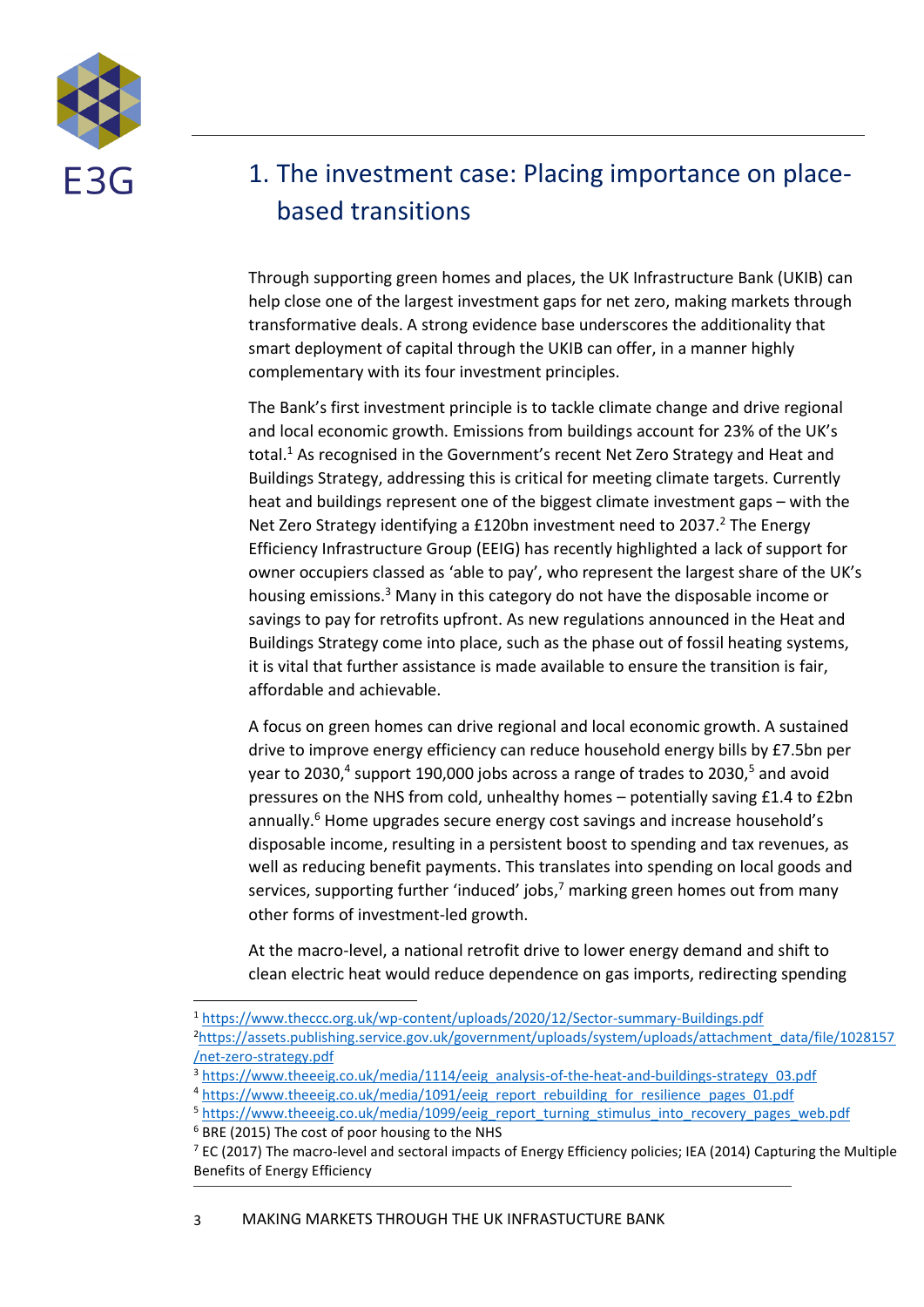

onto goods and services with a stronger domestic component. Given the UK's gas import dependency, this is a route via which energy efficiency improvements drive GDP, which also increases economic resilience to geopolitical risks, while protecting households from volatile international gas markets. Increasing the energy efficiency of our built environment will also deliver vital energy system-wide benefits by reducing peak demand, reducing the investment need in other areas of network infrastructure. This is a particularly important benefit in the context of increasingly electrified heating and transport systems.

The Bank's second investment principle is to support investment in infrastructure assets, networks, and new technology – prioritising clean energy, transport, digital, water and waste. Again, a focus on place-based transitions is highly complementary with this principle. Domestic energy efficiency and low carbon heat are understood as an infrastructure priority by the National Infrastructure Commission,<sup>8</sup> Climate Change Committee<sup>9</sup> and other bodies. As the examples in Section 3 demonstrate, there are multiple infrastructure assets, networks and technologies the bank can underpin in this area – supporting the Bank's priority areas of clean energy and digitalisation.

The third investment principle is to deliver a positive financial return, in line with the Bank's financial framework. Multiple pilots across the UK and around the world have proven the business case for financial models and services supporting domestic energy efficiency and low carbon heat (see section 3), as well as other Government initiatives such the Heat Networks Investment Project.<sup>10</sup>

The fourth principle is that investments are expected to crowd in significant private capital over time. There are various examples that demonstrate that public investment in retrofits spur additional private investment. For every €1 invested by Germany's infrastructure bank KfW to incentivise renovation through interest rates and subsidies, building owners were motivated to borrow and spend  $\epsilon$ 6 – while the Government has nearly recouped its outlay through increased VAT revenue alone.<sup>11</sup> The UKIB can support the scaling of innovative business models along a timeline complementary to the regulatory pipeline set out in the recent Heat and Buildings Strategy – supporting sustainable growth to pump-prime markets and scale supply chains. In this way, the UKIB can act as an 'enabler of enablers', helping support an ecosystem of products and services that will become self-sustaining over time. For more information on the sequencing to crowd in private capital, see section 4.

<sup>8</sup> <https://nic.org.uk/news/ministers-must-seize-the-golden-opportunity-to-switch-to-low-cost-energy/>

<sup>9</sup> <https://www.theccc.org.uk/wp-content/uploads/2019/02/UK-housing-Fit-for-the-future-CCC-2019.pdf> <sup>10</sup>[https://assets.publishing.service.gov.uk/government/uploads/system/uploads/attachment\\_data/file/102114](https://assets.publishing.service.gov.uk/government/uploads/system/uploads/attachment_data/file/1021146/Heat_Networks_Project_Pipeline_April_to_June_2021.pdf) 6/Heat Networks Project Pipeline April to June 2021.pdf

<sup>&</sup>lt;sup>11</sup> Calculated from Institut Wohnen und Umwelt & Fraunhofer Institut (2018) Monitoring der KfWProgramme "Energieeffizient Sanieren"und "Energieeffizient Bauen" 2016; BFM (2016) Haushaltsgesetz 2016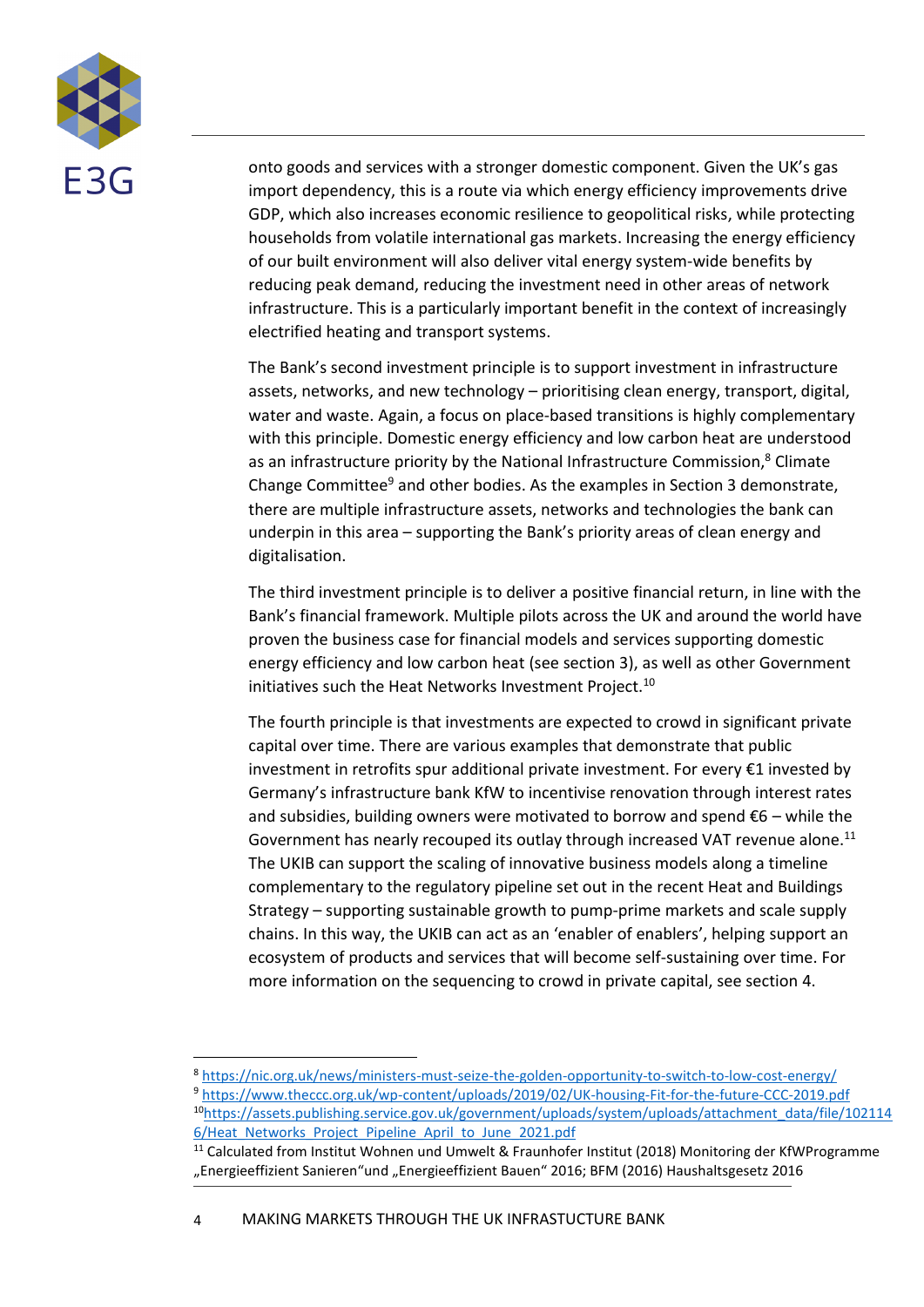

## <span id="page-4-0"></span>2. Unpacking the problem: How the UKIB can help tackle current market failures

Despite the clear benefits associated with greener homes, a number of barriers to uptake have been identified across different housing tenures. Indeed, home insulation rates have been steadily falling since 2010-12, following the withdrawal of Government support.<sup>12</sup> The finance sector is primed to enter this market; however, support is needed to create the right conditions. The Green Finance Institute (GFI) has profiled different market segments to understand the main barriers (table 1).<sup>13</sup>

Key, cross-cutting hurdles include high upfront costs and a lack of access to affordable finance, combined with low awareness and supply chain challenges – with limited options to aggregate demand to build economies of scale. While there are planned policy changes which may stimulate demand, many households remain without support or incentive for change. The UKIB can help overcome a number of these barriers, including by providing access to attractive sources of capital, facilitating the de-risking of investments and supporting new consumer-focussed business models. Over time, it can also provide advice to local authorities and other stakeholders to build investable proposals and project pipelines.

|                                                                                                           | <b>Upfront</b><br>costs                                                                                                                       | Lack of<br>financial<br>support                                                                                                                                                                 | <b>Unclear</b><br>Government<br>signals                                                                                                                                 | Supply<br>chain                                                       | Other                                                                                         |
|-----------------------------------------------------------------------------------------------------------|-----------------------------------------------------------------------------------------------------------------------------------------------|-------------------------------------------------------------------------------------------------------------------------------------------------------------------------------------------------|-------------------------------------------------------------------------------------------------------------------------------------------------------------------------|-----------------------------------------------------------------------|-----------------------------------------------------------------------------------------------|
| Owner<br><b>Occupied</b><br>(first-time<br>buyers,<br>mortgaged<br>homeowners,<br>outright<br>homeowners) | Higher up-<br>front costs<br>of low-<br>carbon<br>heating<br>systems vs<br>traditional<br>gas boilers;<br>costs of<br>whole house<br>retrofit | Lack of<br>financial<br>products<br>and<br>incentives;<br>first-time<br>buyers seek<br>to minimise<br>outgoings,<br>highly<br>leveraged,<br>have limited<br>options for<br>further<br>borrowing | Long-term<br>uncertainty on<br>schemes,<br>nothing on<br>efficiency for<br>'able to pay'.<br>Regulatory<br>clarity for<br>heat, but lack<br>of clarity on<br>efficiency | Fragmented<br>market and<br>access to<br>trained<br><i>installers</i> | Lack of<br>access and<br>accessibility<br>of quality,<br>trusted<br>advice and<br>information |

*Table 1: Key financial and non-financial barriers to action and investment in greener homes*

<sup>12</sup> [https://www.theccc.org.uk/wp-content/uploads/2021/06/Progress-in-reducing-emissions-2021-Report-to-](https://www.theccc.org.uk/wp-content/uploads/2021/06/Progress-in-reducing-emissions-2021-Report-to-Parliament.pdf)[Parliament.pdf](https://www.theccc.org.uk/wp-content/uploads/2021/06/Progress-in-reducing-emissions-2021-Report-to-Parliament.pdf)

<sup>13</sup> [https://www.greenfinanceinstitute.co.uk/wp-content/uploads/2020/12/Financing-zero-carbon-heat-turning](https://www.greenfinanceinstitute.co.uk/wp-content/uploads/2020/12/Financing-zero-carbon-heat-turning-up-the-dial-on-investment_Green-Finance-Institute.pdf)[up-the-dial-on-investment\\_Green-Finance-Institute.pdf](https://www.greenfinanceinstitute.co.uk/wp-content/uploads/2020/12/Financing-zero-carbon-heat-turning-up-the-dial-on-investment_Green-Finance-Institute.pdf)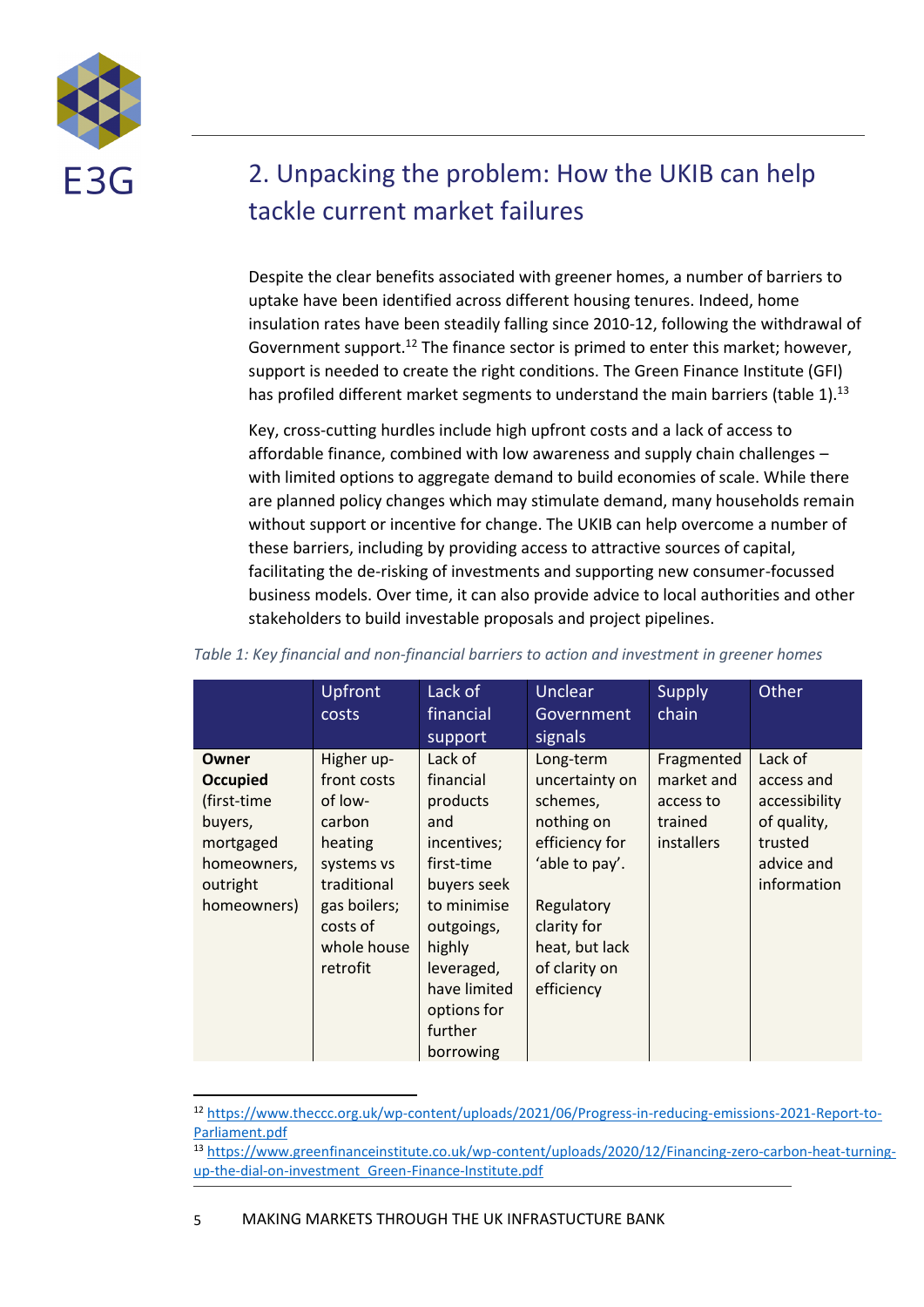

| <b>Private</b><br><b>Rented (small</b><br>and large<br>landlords,<br>asset<br>managers) | High upfront<br>costs,<br>particularly<br>for multi-<br>property<br>portfolios;<br>currently<br>unable to<br>aggregate<br>demand | No financial<br>incentives or<br>support<br>Limited<br>capacity to<br>leverage<br>credit,<br>limited<br>awareness<br>for acquiring<br>finance           | Lack of long-<br>term certainty<br>Ambiguity on<br>new standards                                     | Fragmented<br>market and<br>access to<br>trained<br>installers | Landlord-<br>tenant split<br>incentive<br><b>District</b><br>Heating: size<br>of market,<br>lack of<br>regulatory<br>environment                                                       |
|-----------------------------------------------------------------------------------------|----------------------------------------------------------------------------------------------------------------------------------|---------------------------------------------------------------------------------------------------------------------------------------------------------|------------------------------------------------------------------------------------------------------|----------------------------------------------------------------|----------------------------------------------------------------------------------------------------------------------------------------------------------------------------------------|
| <b>Social Rented</b><br>(Including<br>Housing<br>Associations<br>and local<br>councils) | High upfront<br>costs to<br>decarbonise<br>large<br>portfolios                                                                   | Higher cost<br>of borrowing<br>for Housing<br>Associations<br>than local<br>authorities;<br>many social<br>landlords<br>close to<br>borrowing<br>limits | Lack of long-<br>term policy<br>certainty and<br>capital<br>investment<br>from central<br>government | Supply<br>chain<br>maturity<br>Stock often<br>dispersed        | Short-term<br>grant profile<br>difficult to<br>reconcile<br>with long-<br>term<br>objectives<br><b>District</b><br>heating: size<br>of market,<br>lack of<br>regulatory<br>environment |

The UKIB can help address the risk profile which might stop some lenders from providing finance, and limit take-up from households and other actors. A variety of tools exist which the UKIB can use to de-risk investments, $14$  on top of new digital and data-driven solutions (see section 4).

For example, concessional funding and guaranteed financing can help incentivise homeowners and provide lenders confidence to enter the market. Examples of this exist around the world, including the New York State Energy Research and Development Authority's Loan Loss Reserve programme for clean energy.<sup>15</sup> If a borrower defaults, the loan loss reserve will reimburse the lender up to an agreed amount to mitigate their losses.

Long payback periods on retrofitting projects can make traditional types of finance less attractive to homeowners. There is an opportunity for the UKIB to work with actors such as the GFI to establish a 'demonstrator project' of Property Linked Finance (sometimes known as Property Assessed Clean Energy), which helps to overcome the payback challenge by linking the finance to the property rather than

<sup>&</sup>lt;sup>14</sup> For example, se[e https://valueandrisk.eefig.eu/](https://valueandrisk.eefig.eu/) an[d http://www.eeperformance.org](http://www.eeperformance.org/)

<sup>15</sup> [https://portal.nyserda.ny.gov/CORE\\_Solicitation\\_Detail\\_Page?SolicitationId=a0rt000000x5aidAAA](https://portal.nyserda.ny.gov/CORE_Solicitation_Detail_Page?SolicitationId=a0rt000000x5aidAAA)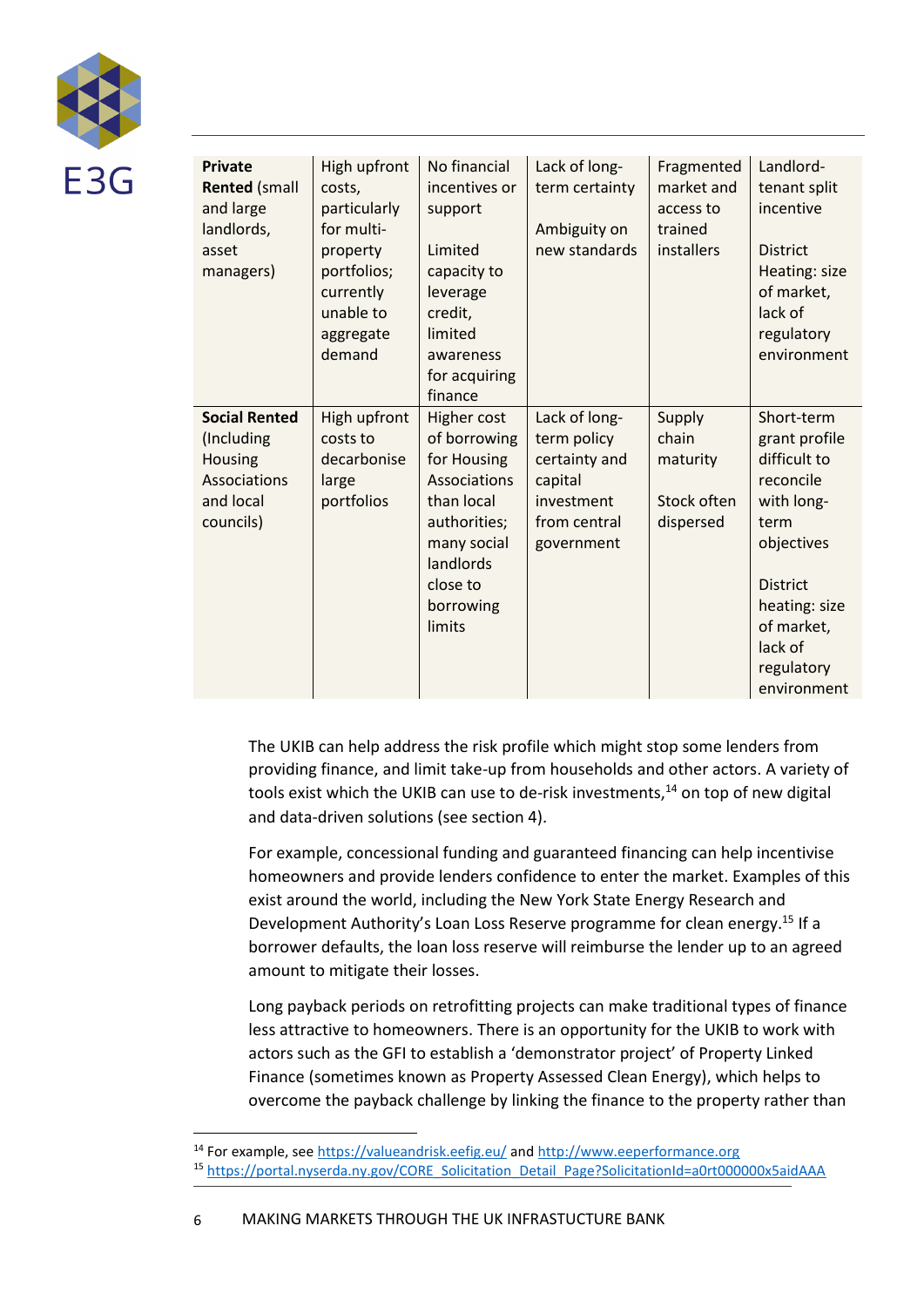

the property owner, enabling a longer pay-back period. Other innovative business models, such as 'heat as a service', can also help spread the costs for homeowners. Support to scale projects which aggregate demand can also help enable the market (see section 3.1 for examples).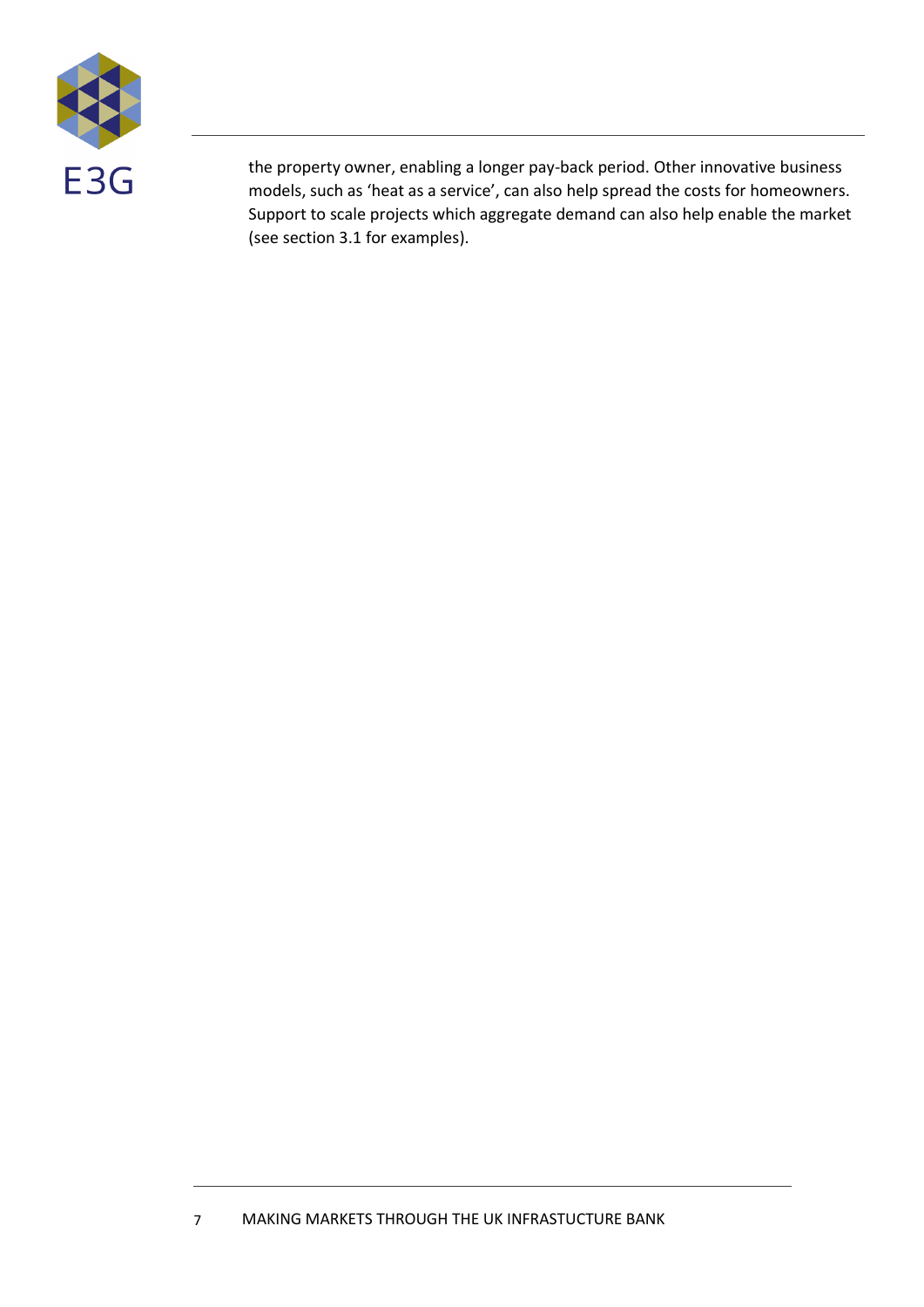

## <span id="page-7-0"></span>3. The right tools at the right time: How the UKIB can support greener homes this decade

To support net zero and local economic growth, the UKIB will partner with the private sector financing and local authorities and develop an expert advisory service to help local authorities and other project sponsors develop and finance projects. While the Bank will not provide direct lending to households, capital could be channelled through intermediaries (i.e., retail banks or local authorities) to provide concessional finance to individuals. High-level examples of how these services could be utilised to decarbonise the built environment are indicated in Table 2.

#### *Table 2: Examples of how the UKIB can support place-based transitions*

| <b>Private sector</b>                                                                                                                                                                                                                                                                                                                                                                                                                   | <b>Local Authority</b>                                                                                                                                                                                                                                                                                                                                                                                                           | <b>Expert advisory</b>                                                                                                                                                                                                                                                                                                                                                                                                                                                                         |
|-----------------------------------------------------------------------------------------------------------------------------------------------------------------------------------------------------------------------------------------------------------------------------------------------------------------------------------------------------------------------------------------------------------------------------------------|----------------------------------------------------------------------------------------------------------------------------------------------------------------------------------------------------------------------------------------------------------------------------------------------------------------------------------------------------------------------------------------------------------------------------------|------------------------------------------------------------------------------------------------------------------------------------------------------------------------------------------------------------------------------------------------------------------------------------------------------------------------------------------------------------------------------------------------------------------------------------------------------------------------------------------------|
| financing                                                                                                                                                                                                                                                                                                                                                                                                                               | lending                                                                                                                                                                                                                                                                                                                                                                                                                          | service                                                                                                                                                                                                                                                                                                                                                                                                                                                                                        |
| Provide concessional<br>finance or guarantees to<br>retail banks so they can<br>provide attractive offers<br>across all sectors<br>Support clean economy<br>actors (i.e., heat pump<br>manufacturers, heat<br>network companies,<br>retrofit firms, builders'<br>merchants) to scale<br>supply and invest<br>Support energy<br>companies broaden<br>their services (i.e.,<br>offering 'heat as a<br>service')<br><b>Support PRS and</b> | Provide patient low-<br>cost capital and co-<br>invest alongside new<br>forms of local<br>authority financing,<br>such as Local Climate<br>Bonds, to help councils<br>access affordable<br>capital and aggregate<br>demand to support<br>multi-vector<br>infrastructure projects<br>(i.e., utility-scale<br>ground-source heat<br>pump installations,<br>heat networks) and<br>services (i.e., whole-<br>street-retrofits, green | Support local authorities<br>identify project pipelines<br>and aggregate local<br>demand to build<br>economies of scale, with<br>a joint-up approach<br>Support private and<br>$\bullet$<br>social landlords<br>aggregate demand and<br>access affordable capital<br>Help 'match make'<br>$\bullet$<br>stakeholders (installers,<br>engineers,<br>manufacturers, etc) for a<br>whole house/ street<br>retrofit approach<br><b>Connect transformational</b><br>$\bullet$<br>deals with suitable |
| housing associations                                                                                                                                                                                                                                                                                                                                                                                                                    | neighbourhoods as a                                                                                                                                                                                                                                                                                                                                                                                                              | private finance actors to                                                                                                                                                                                                                                                                                                                                                                                                                                                                      |
| decarbonise their                                                                                                                                                                                                                                                                                                                                                                                                                       | service - see example                                                                                                                                                                                                                                                                                                                                                                                                            | deliver blended finance                                                                                                                                                                                                                                                                                                                                                                                                                                                                        |
| building stock                                                                                                                                                                                                                                                                                                                                                                                                                          | below)                                                                                                                                                                                                                                                                                                                                                                                                                           | solutions                                                                                                                                                                                                                                                                                                                                                                                                                                                                                      |

The Bank has a range of financing tools at its disposal which could be used to support energy efficiency and low carbon heat measures, mapped out in Table 3.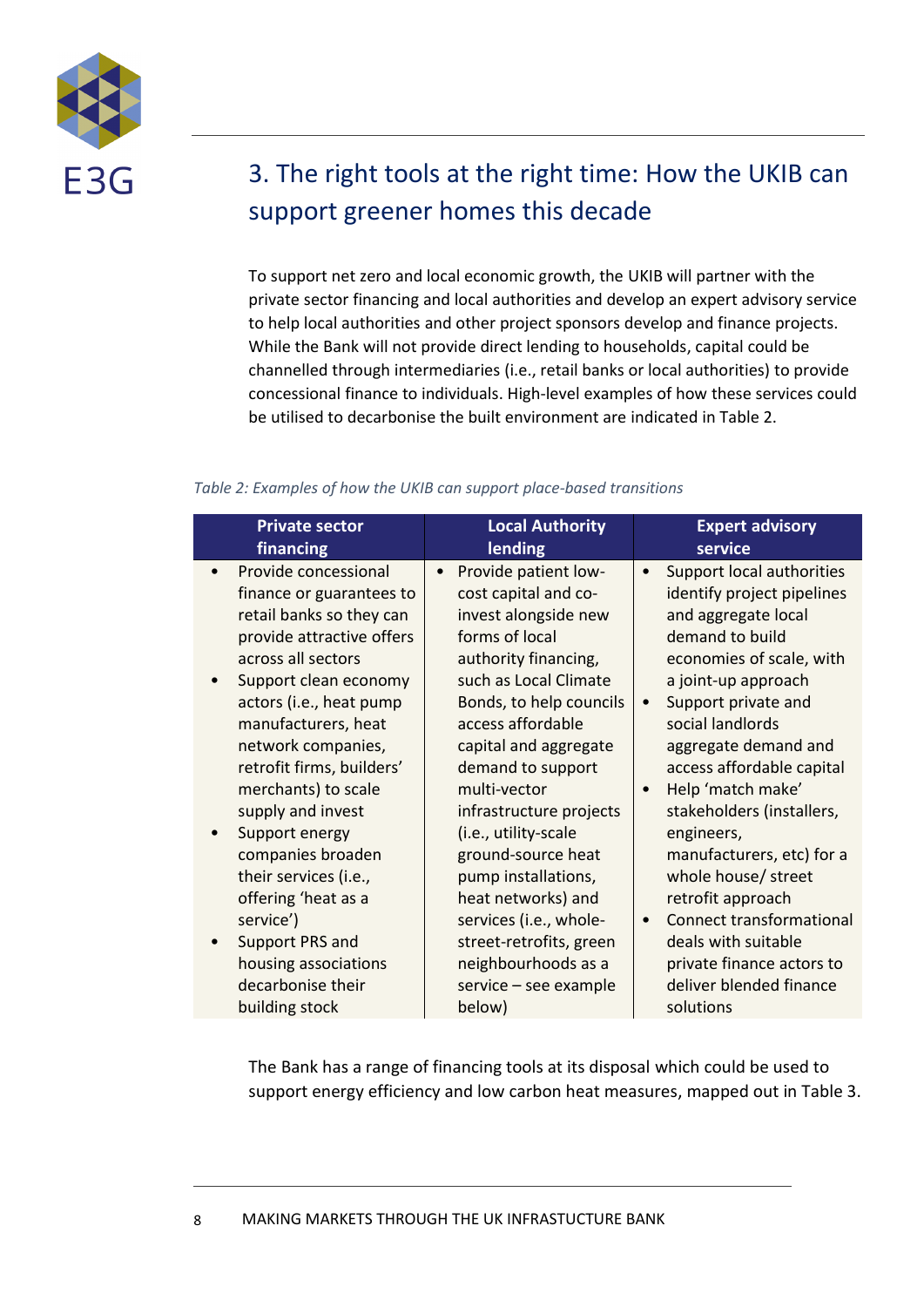

*Table 3: Examples of how the UKIB's financing tools can support place-based transitions*

| Tool                                                                                                      | Example                                                                                                                                                                                                                                                                                                                      |
|-----------------------------------------------------------------------------------------------------------|------------------------------------------------------------------------------------------------------------------------------------------------------------------------------------------------------------------------------------------------------------------------------------------------------------------------------|
| Senior debt, where<br>there are low levels of<br>liquidity                                                | Providing concessional funding to banks who then on lend the<br>low-cost capital to homeowners for green projects, which is<br>then repaid to the UKIB as customers make their repayments<br>(similar to KfW model - see section 3.2).                                                                                       |
| <b>Hybrid products such</b><br>as mezzanine<br>instruments, sitting<br>between senior and<br>equity debt  | Potentially relevant for certain heating infrastructure projects,<br>such as heat networks.                                                                                                                                                                                                                                  |
| <b>Equity to address</b><br>construction risk or<br>crowd-in additional<br>investors                      | Similar to the heat networks point above, drawing on lessons<br>and examples from the Heat Networks Investment Project. <sup>16</sup><br>Opportunities to provide initial capitalisation of a property-<br>linked finance scheme or heat-as-a-service business models.                                                       |
| <b>Guarantees</b>                                                                                         | Providing credit guarantees to bankers lending to social housing<br>providers, reducing the cost of funds for retrofit projects.<br>Wholesale credit guarantees on the wholesale funding that<br>banks use could help reduce the interest rate of green home<br>products (e.g. green mortgages) and stimulate those markets. |
| Loans to local<br>authorities at the rate<br>of gilts + 60bps for high<br>value and strategic<br>projects | Support and co-invest alongside local authorities in projects to<br>support place-based transitions and spur local leadership.                                                                                                                                                                                               |

#### <span id="page-8-0"></span>**3.1 Examples from around the UK**

By strategically supporting transformative deals and business models, the UKIB can help make new markets – addressing current market failures. A number of 'off the shelf' examples are already being developed across the country, which the UKIB could help scale and mainstream. A sample of these are outlined below, selected based on a high alignment with the Bank's four investment principles. The portfolio contains a mix of examples of projects which could make a difference today, as well as mechanisms and services which the Bank

<sup>16</sup> https://www.gov.uk/government/collections/heat-networks-investment-project-hnip-overview-and-how-toapply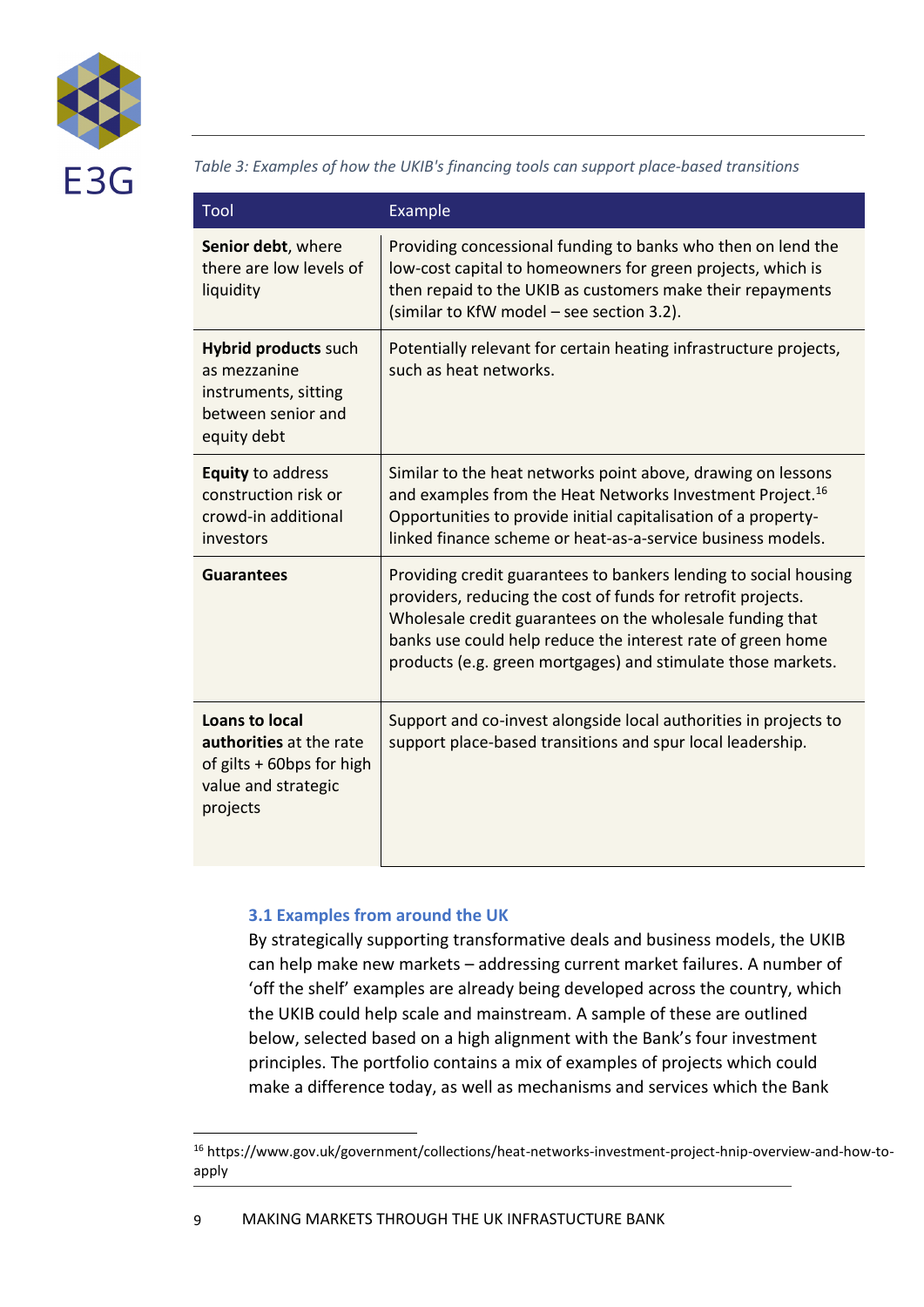

may seek to support within its longer-term strategy. We note that many of the examples outlined below could be further supported by data and digital solutions outlined in section 4.

#### *Utility scale investment for ground source heat pumps*

Kensa Group, who manufacture and install ground source heat pump systems in the UK, have developed a utility-style infrastructure concept to support an areabased approach to clean heat, piloted with Glasgow's Green Street. This model could underpin the mass adoption of ground source heat pump technology through a street-by-street and split ownership approach.<sup>17</sup> The approach resolves issues around distress purchases, network upgrades and synchronisation of homeowner actions and could be scaled through working with the energy industry and suppliers to popularise a networked ground source heat pump solution at scale, similar to gas grid infrastructure projects.

#### *Comfort-as-a-service business models*

Comfort-, or heat-, as-a-service models support the construction or refurbishment of homes to high energy performance standards, delivering significant energy bill savings that outweigh the upfront costs of retrofit. These models can be attractive to households, making retrofits easy and hassle-free. Service providers can aggregate demand (including by working with social and private landlords) to reduce upfront costs. Companies are already offering these services across the UK, including Sero.<sup>18</sup> Supported by Energy Systems catapult, Baxi Heating UK and Bristol Energy are also supporting a heat-as-service model.<sup>19</sup> The UKIB could provide upfront finance to service providers (potentially energy companies, retrofit companies and housebuilders) to support the initial upfront costs associated with retrofits, enabling the scaling of this consumer-friendly business model across the country.

#### *Property Linked Finance*

Property Linked Finance enables building owners to access 100% upfront funding for retrofits through finance attached to the property. The responsibility for repayments remains with the property and is passed on to subsequent owners who are benefitting from the installed measures. This model is based on the success of Property Assessed Clean Energy (PACE) financing in the USA. Property Linked Finance overcomes several market barriers, including allowing longer payback periods and therefore smaller repayments for consumers. There are various mechanisms for repayments that the GFI are exploring with the intention

<sup>17</sup> <https://welcometogreenstreet.com/>

<sup>18</sup> <https://www.seroprojects.com/our-solution/>

<sup>19</sup> <https://es.catapult.org.uk/news/baxi-and-bristol-energy-heat-services/>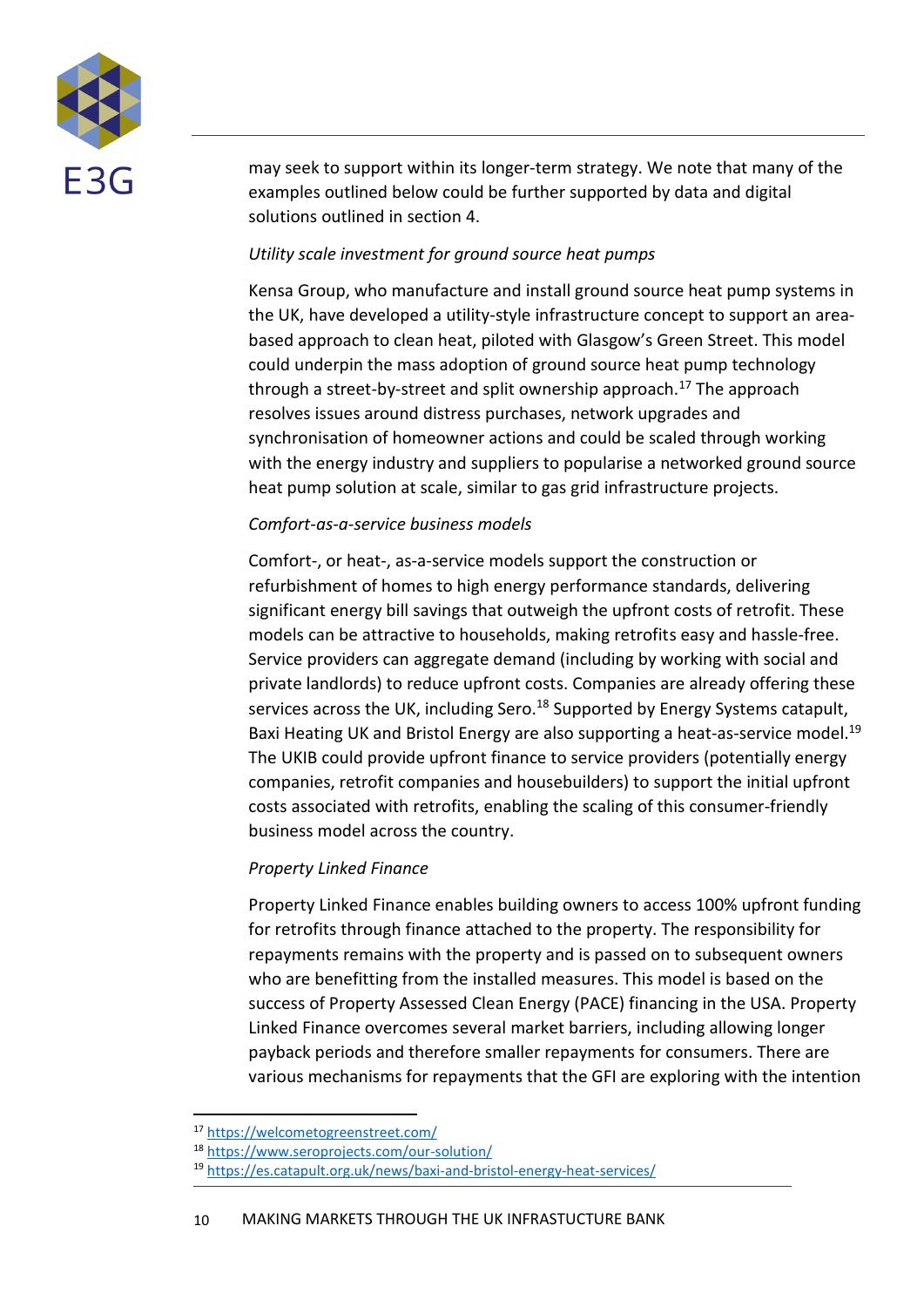

of establishing a pilot scheme in 2022. UKIB funds could be used to finance the administrator providing the upfront cost of the scheme, or to crowd in wider investment or incentivise uptake by supporting concessional lending.

#### *Green-neighbourhoods-*as-*service (GNaaS)*

Bankers without Boundaries have proposed a mechanism to address the challenge of scaling energy efficiency measures in the urban built environment.<sup>20</sup> GNaaS envisages the establishment of a central entity in a city or region which designs, commissions, manages and funds deep energy retrofit on a street-bystreet scale with incremental community investments. To fund the work, a mechanism attaches the long-term energy and maintenance savings to the centralised funding source. This takes the form of a long term (30 year+) comfort and maintenance contract with the resident or property. The concept has been met with positive reception from multiple local authorities and financial institutions, who would be interested in providing upfront costs, pending 'proof of concept', and the mechanism being promoted through the UK Cities Climate Investment Commission. <sup>21</sup> The UKIB could help support pilot trials across the UK, which could then be scaled up, leveraging additional private finance.

#### *Energy Services Company (ESCO) in a box*

ESCOs provide energy solutions and financing support to organisations that want to lower their carbon output. However, it is difficult for small and medium businesses to tap into this level of expert guidance. In Oxfordshire, the ESCO-In-A-Box initiative is changing this story. EP Group – an energy efficiency finance consultancy – partnered with Low Carbon Hub and Oxford Brookes University to launch a scheme that would help local businesses adopt energy-saving measures. Many local authorities have made promises to reach net-zero in the coming decades and initiatives like ESCO-in-a-box can help them to meet ambitious targets. The scheme can be tailored to suit different regional and industry-specific challenges across the country and around the world. <sup>22</sup>

#### *Cardiff Capital Region data driven decarbonisation*

Cardiff Capital Region is targeting a 51% decrease in domestic heat and power emissions. In doing so, a digital- and fabric-first approach is being adopted, supported by the implementation of Building Retrofit Plans to accelerate longterm decarbonisation, supported by UCL's 3D Stock Model (see section 4 for more information). <sup>23</sup> The implementation of Building Retrofit Plans across the

<sup>20</sup> <https://www.bwbuk.org/post/green-neighbourhoods-as-a-service>

<sup>&</sup>lt;sup>21</sup> <https://cp.catapult.org.uk/project/uk-cities-climate-investment-commission/>

<sup>22</sup> <https://carboncopy.eco/initiatives/esco-in-a-box>

<sup>&</sup>lt;sup>23</sup> Active Building Centre Research Programme: abc-rp.com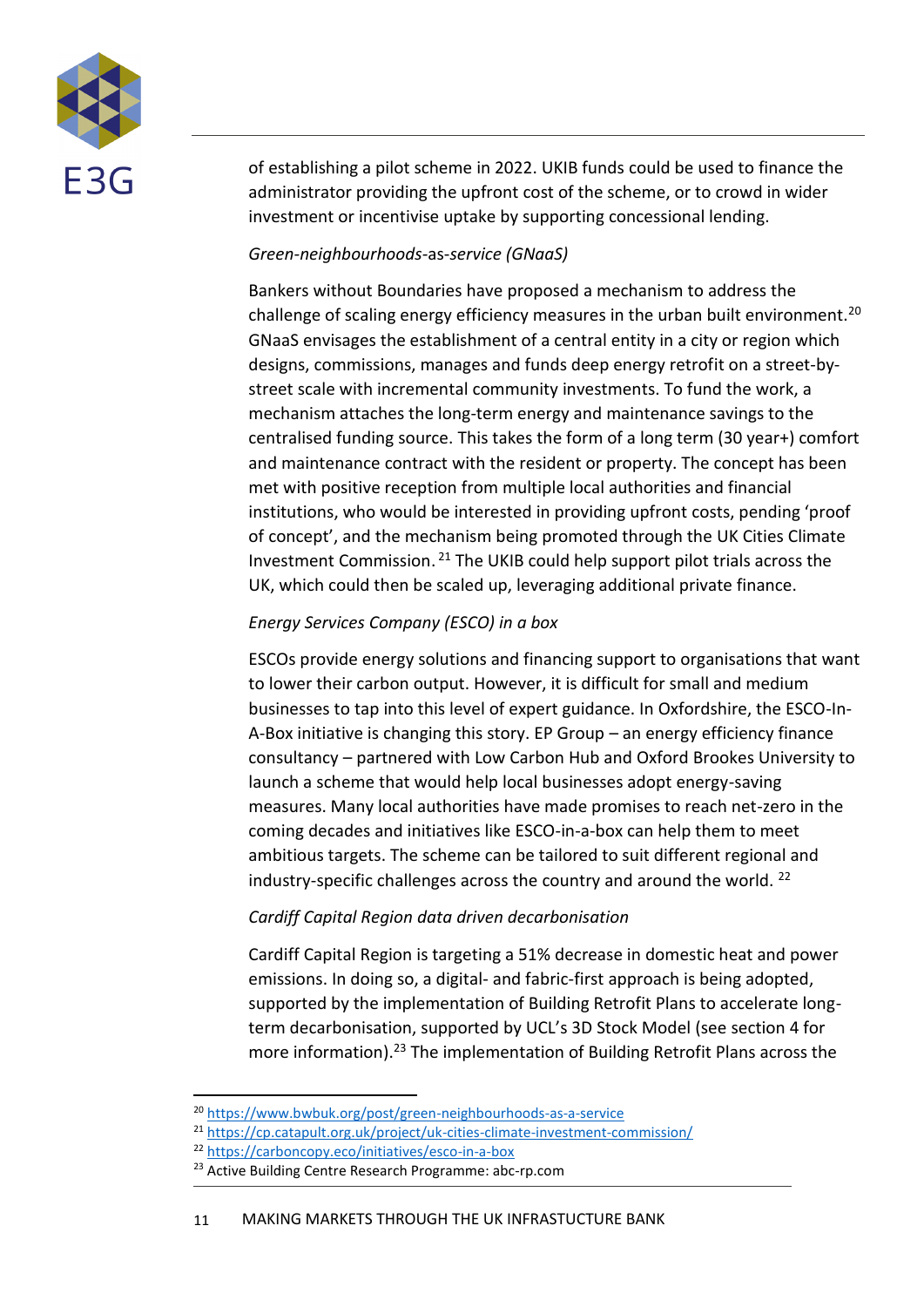

region will mean almost half of the population of Wales will benefit from becoming "green finance ready". With further funding, this model could be rolled out in additional regions.

#### *Wholesale Guarantee*

Wholesale guarantee schemes in the UK have previously been successful at helping grow markets and crowd in private finance. A National Loan Guarantee Scheme was launched March 2012 to help businesses access cheaper finance by reducing the cost of bank loans under the scheme by 1 percentage point.<sup>24</sup> Participating banks were expected to pass on the entire benefit that they received from the guarantees across the UK through cheaper loans. The package of interventions was worth £21bn. £5bn was available initially (with a minimum allocation of £100m per bank) with the remaining available over the two following years. Over 28,000 loans with a value of over £5.2bn were offered by the participating banks.

#### *National District Heat Fund*

Low-carbon district heating networks will be critical to achieving decarbonisation, but district heat networks currently serve only 2% of the UK's heat demand. This could grow to up to 20% of homes by 2050<sup>25</sup> and may require up to £22bn of private investment to achieve.<sup>26</sup> A National District Heat Fund would help leverage private capital to meet this investment need. The potential of such a model under the UKIB is exemplified by the Green Investment Bank Offshore Wind Fund, which was a wholly-owned subsidiary and managed thirdparty capital. The fund targeted unlevered, operating assets, and provided a route into the market for new investors who wished to access green UK infrastructure assets. It attracted five UK local authority pension funds and several international investors, leading to the fund exceeding its target capitalisation of £1bn.<sup>27</sup>

#### *Urban Sensing, analytics and scalable thermal Imaging*

Heat loss from buildings is invisible, varies significantly from one building to another and it has not been possible, historically, to detect, measure and

<sup>24</sup> [http://www.transcapital.co.uk/the-national-loan-guarantee-scheme-a-cure-for-funding](http://www.transcapital.co.uk/the-national-loan-guarantee-scheme-a-cure-for-funding-problems/#:~:text=The%20National%20Loan%20Guarantee%20Scheme%20(NLGS)%20was%20launched%20on%2020,up%20to%201%20percentage%20point.&text=The%20NLGS%20allows%20banks%20to,issuing%20Government%20guaranteed%20unsecured%20debt)[problems/#:~:text=The%20National%20Loan%20Guarantee%20Scheme%20\(NLGS\)%20was%20launched%20on](http://www.transcapital.co.uk/the-national-loan-guarantee-scheme-a-cure-for-funding-problems/#:~:text=The%20National%20Loan%20Guarantee%20Scheme%20(NLGS)%20was%20launched%20on%2020,up%20to%201%20percentage%20point.&text=The%20NLGS%20allows%20banks%20to,issuing%20Government%20guaranteed%20unsecured%20debt) [%2020,up%20to%201%20percentage%20point.&text=The%20NLGS%20allows%20banks%20to,issuing%20Gove](http://www.transcapital.co.uk/the-national-loan-guarantee-scheme-a-cure-for-funding-problems/#:~:text=The%20National%20Loan%20Guarantee%20Scheme%20(NLGS)%20was%20launched%20on%2020,up%20to%201%20percentage%20point.&text=The%20NLGS%20allows%20banks%20to,issuing%20Government%20guaranteed%20unsecured%20debt) [rnment%20guaranteed%20unsecured%20debt.](http://www.transcapital.co.uk/the-national-loan-guarantee-scheme-a-cure-for-funding-problems/#:~:text=The%20National%20Loan%20Guarantee%20Scheme%20(NLGS)%20was%20launched%20on%2020,up%20to%201%20percentage%20point.&text=The%20NLGS%20allows%20banks%20to,issuing%20Government%20guaranteed%20unsecured%20debt)

<sup>&</sup>lt;sup>25</sup> [https://www.theccc.org.uk/wp-content/uploads/2016/10/Next-steps-for-UK-heat-policy-Committee-on-](https://www.theccc.org.uk/wp-content/uploads/2016/10/Next-steps-for-UK-heat-policy-Committee-on-Climate-Change-October-2016.pdf)[Climate-Change-October-2016.pdf](https://www.theccc.org.uk/wp-content/uploads/2016/10/Next-steps-for-UK-heat-policy-Committee-on-Climate-Change-October-2016.pdf)

<sup>26</sup> <https://www.ippr.org/publications/piping-hot>

<sup>27</sup> [https://www.greeninvestmentgroup.com/en/news/2017/worlds-first-offshore-wind-fund-manager-powers](https://www.greeninvestmentgroup.com/en/news/2017/worlds-first-offshore-wind-fund-manager-powers-through-p1bn-target.html)[through-p1bn-target.html](https://www.greeninvestmentgroup.com/en/news/2017/worlds-first-offshore-wind-fund-manager-powers-through-p1bn-target.html)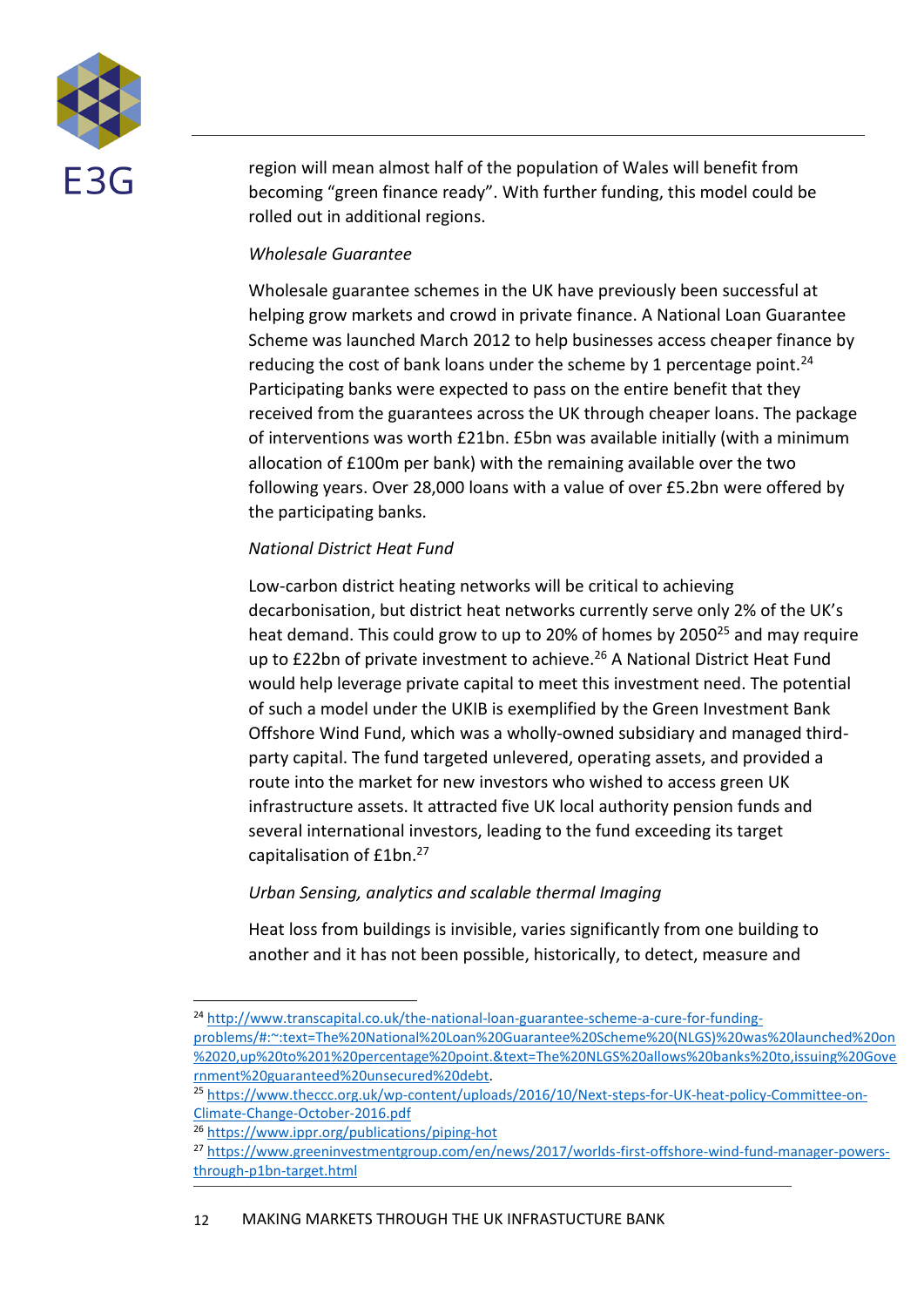

catalogue heat-loss variance within building typologies and between typologies at scale. Advances in orthothermography, photogrammetry, LiDAR and highaccuracy geo-location surveying from ground-based vehicles and unmanned aerial vehicles has been combined by the team at Swansea University<sup>28</sup> and The University of Sheffield<sup>29</sup> to enable heat-loss detection and measurement along with digital 3D reconstruction of tens of thousands of homes within a few hours. The technology being developed is end-to-end in terms of data architecture linking robotics manufacturing to the urban sensing platforms so that manufactured solutions can accelerate cost reduction of fabric-first measures. These scalable techniques have the potential to provide real-world validation of digital tools like Building Renovation Plans, which can underpin a smart approach to green finance solutions (see section 4).

#### *Innovation partnership for deep retrofit in Nottingham*

Nottingham City Council owns 25,000 homes. An average investment of just £20,000 per unit would generate a total investment of £540m. Nottingham is therefore well placed to develop innovative programme approaches to cost effective domestic retrofit. It has partnered with The Mayor of London's retrofit accelerator programme, through links with Energiesprong UK, to develop a partnership for deep retrofit. It is developing an offsite manufacturing approach to whole house low carbon retrofit with performance guarantees. The partnership is aimed at establishing the 'sweet spot' where cost effective deep, whole house retrofit can be delivered at scale. There is currently a funding gap of c.£25,000 between the cost of offsite manufacture of external fabric measures. The investment can be justified based on long term maintenance savings, property value increases and other revenues. A lower borrowing rate for infrastructure investment would make borrowing more affordable to support a capital spend of £30m per year.<sup>30</sup>

#### <span id="page-12-0"></span>3.2 Examples from around the world

*KfW – support for energy efficiency in buildings and SMEs in Germany*

KfW references energy efficiency as a cornerstone of its support to tackle climate change. Domestically, KfW offers energy efficiency programmes for properties, SMEs and municipalities. Within 10 years, KfW has supported measures in more than 4 million homes in Germany. Overall, KfW's promotional

<sup>28</sup> ABC-RP.com

<sup>29</sup> [Resources, Infrastructure Systems and built Environments Discipline | Department of Civil and Structural](https://www.sheffield.ac.uk/civil/research/resources-infrastructure-systems-and-built-environments-discipline)  [Engineering | The University of Sheffield](https://www.sheffield.ac.uk/civil/research/resources-infrastructure-systems-and-built-environments-discipline)

<sup>&</sup>lt;sup>30</sup> This case study was provided by UK100 and featured in the report An Opportunity for the UK Infrastructure Bank to Accelerate the Pace of Net Zero Investment in our Cities:

[https://www.uk100.org/sites/default/files/publications/UKIB%20case%20studies\\_Bristol\\_Nottingham\\_Leeds.p](https://www.uk100.org/sites/default/files/publications/UKIB%20case%20studies_Bristol_Nottingham_Leeds.pdf) [df](https://www.uk100.org/sites/default/files/publications/UKIB%20case%20studies_Bristol_Nottingham_Leeds.pdf)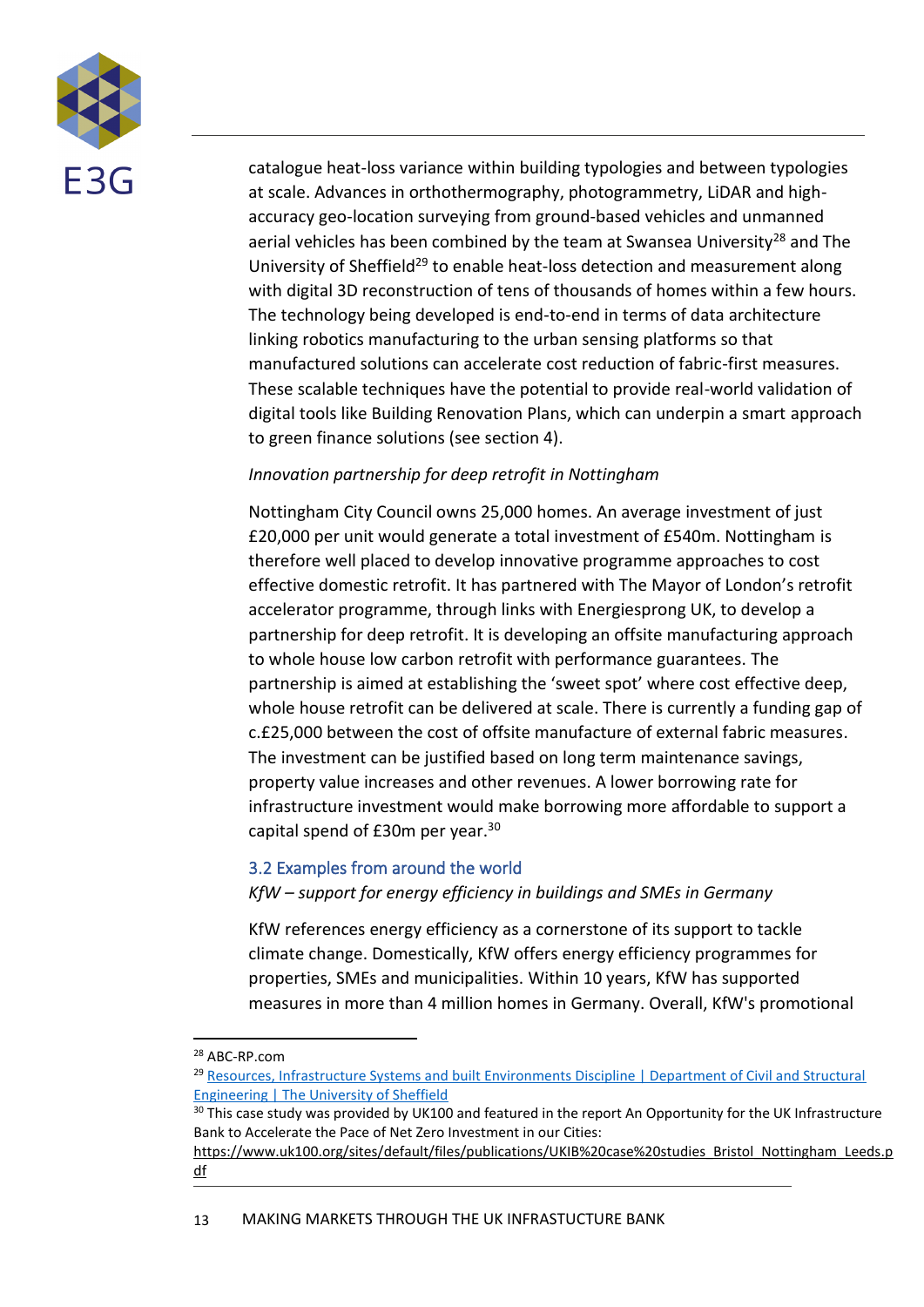

funding has triggered investments of over EUR 260 billion in building measures and secured an average of 320,000 jobs per year in the building industry and regional trades, while helping to reduce carbon emissions by almost 9 million tonnes per year.<sup>31</sup> Money is provided to households via intermediary financial partners. For households, subsidies (offered as a grant or partial loan relief) are available offered for achieving deep retrofits through whole-house improvements. For individual retrofit measures, the grant contribution is quite modest. This helps spur environmental additionality and economic activity, helping leverage additional private finance.

#### *Dutch Securitisation Association – Nationale Hypotheek Garantie (NHG) in the Netherlands*

The NHG is a public mortgage loan insurance scheme. It protects borrowers from any residual debt after a foreclosure following a default on their mortgage loan. The NHG Guarantee covers the outstanding principal, accrued unpaid interest and disposal costs. The mortgage is guaranteed by the Dutch Homeownership Guarantee Fund, lowering the risk and interest rates by up to 0.50%. The terms and conditions and standards for the Dutch NHG state that lenders are eligible to take out a mortgage with this guarantee as long as the home does not cost more than €325,000. However, if energy efficiency measures are included in the mortgage, the limit increases to €344,500 – therefore encouraging environmental additionality.

#### *New York Green Bank supports innovative whole-house upgrade business models*

NY Green Bank (NYGB), New York State's \$1bn clean-energy fund, and a new efficiency company named Sealed signed a \$5m loan-financing agreement to broaden the market for energy efficiency upgrades.<sup>32</sup> Sealed pays for the bulk of a household's efficiency upgrades and often takes over as the billing agent for the homeowner's utility bills. The homeowner pays Sealed a monthly bill that covers the efficiency investment and—in cases when it acts as the billing agent the customer's energy use. Before NYGB was involved, Sealed offered upgrades that homeowners financed with either upfront payments or extended loans. NYGB's financing allowed Sealed to start the new programme, "HomeAdvance," as a billing intermediary. NYGB's investment establishes a loan-performance history for residential energy efficiency by demonstrating to larger capital providers that efficiency upgrades can generate steady and predictable cash flows. The deal is large enough to finance upgrades for approximately 400

<sup>31</sup> [https://www.kfw.de/About-KfW/Newsroom/Latest-News/Pressemitteilungen-Details\\_403200.html](https://www.kfw.de/About-KfW/Newsroom/Latest-News/Pressemitteilungen-Details_403200.html) <sup>32</sup> <https://cbey.yale.edu/sites/default/files/2019-08/NYGB.pdf>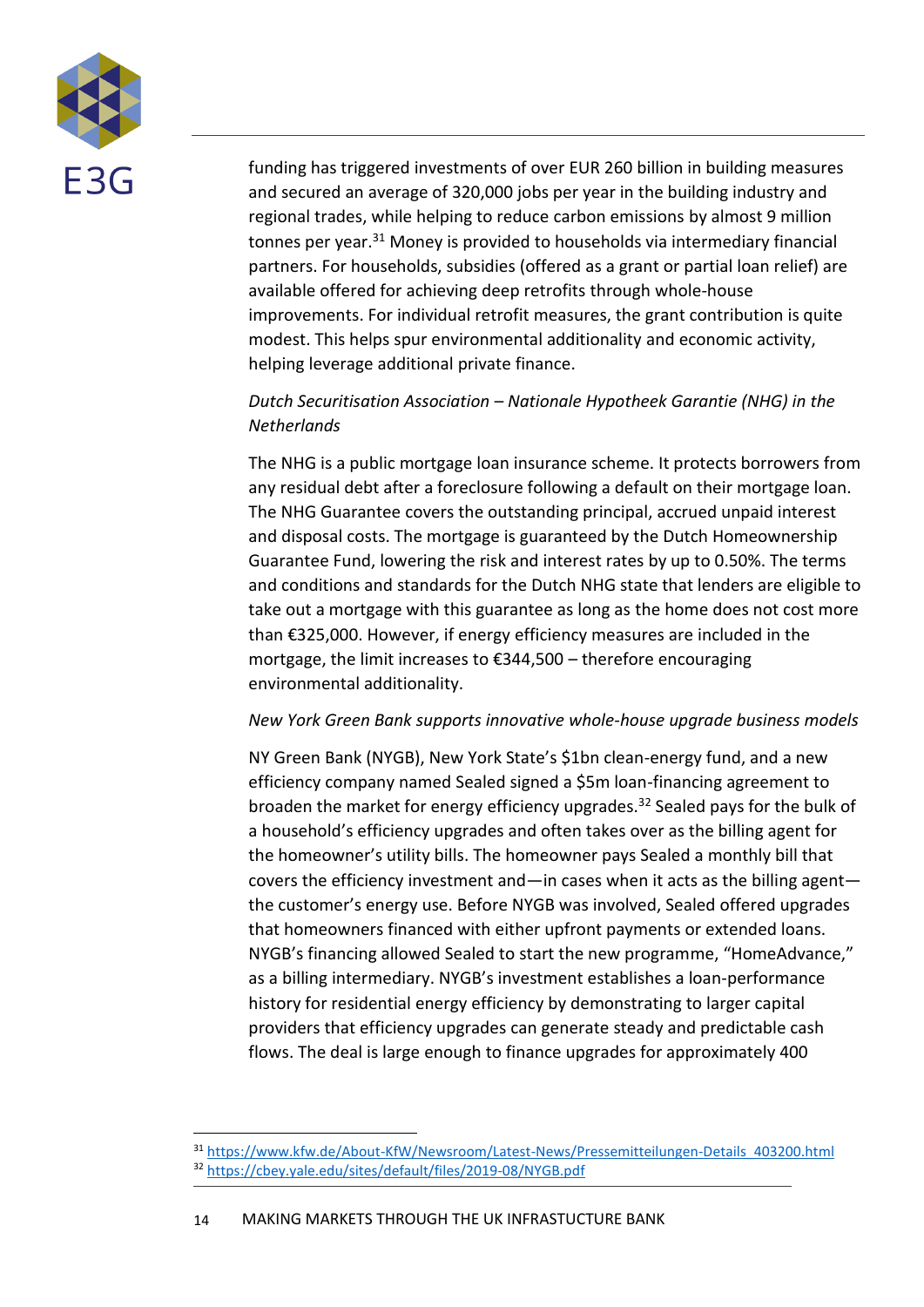

households — an adequate volume to be pooled together and securitized or sold to a long-term investor if the projected cash flows meet expectations.

#### *European Bank for Reconstruction and Development (EBRD)*

The EBRD has set up facilities in several countries where it provides finance and technical assistance through a facility to local financial institutions – the Green Economy Financing Facilities.<sup>33</sup> This model could be adopted by the UKIB to provide technical and financial assistance to local authorities on low carbon-built environment technologies. The EBRD has committed over EUR1.5 bn to the Green Cities Programme to help cities identify, prioritise and connect urban environment challenges with sustainable investments and policies. The Green Cities Policy Tool aims to inform effective policy instruments to improve urban sustainability, focusing on case studies and presented around five sector-specific areas energy and buildings.<sup>34</sup> Meanwhile, the Technology Selector tool is an online platform that lists the 'best-in-class' green technologies that improve energy efficiency for businesses and households for 24 countries. The UKIB could develop a similar tool for the UK and only provide financing for technologies that meets its 'best in class criteria'.<sup>35</sup>

<sup>33</sup> <https://ebrdgeff.com/about-seff/>

<sup>34</sup> <https://www.ebrdgreencities.com/policy-tool/about/#background>

<sup>35</sup> <https://ebrdgeff.com/armenia/launch-technology-selector-tool-to-accelerate-delivery-green-finance/>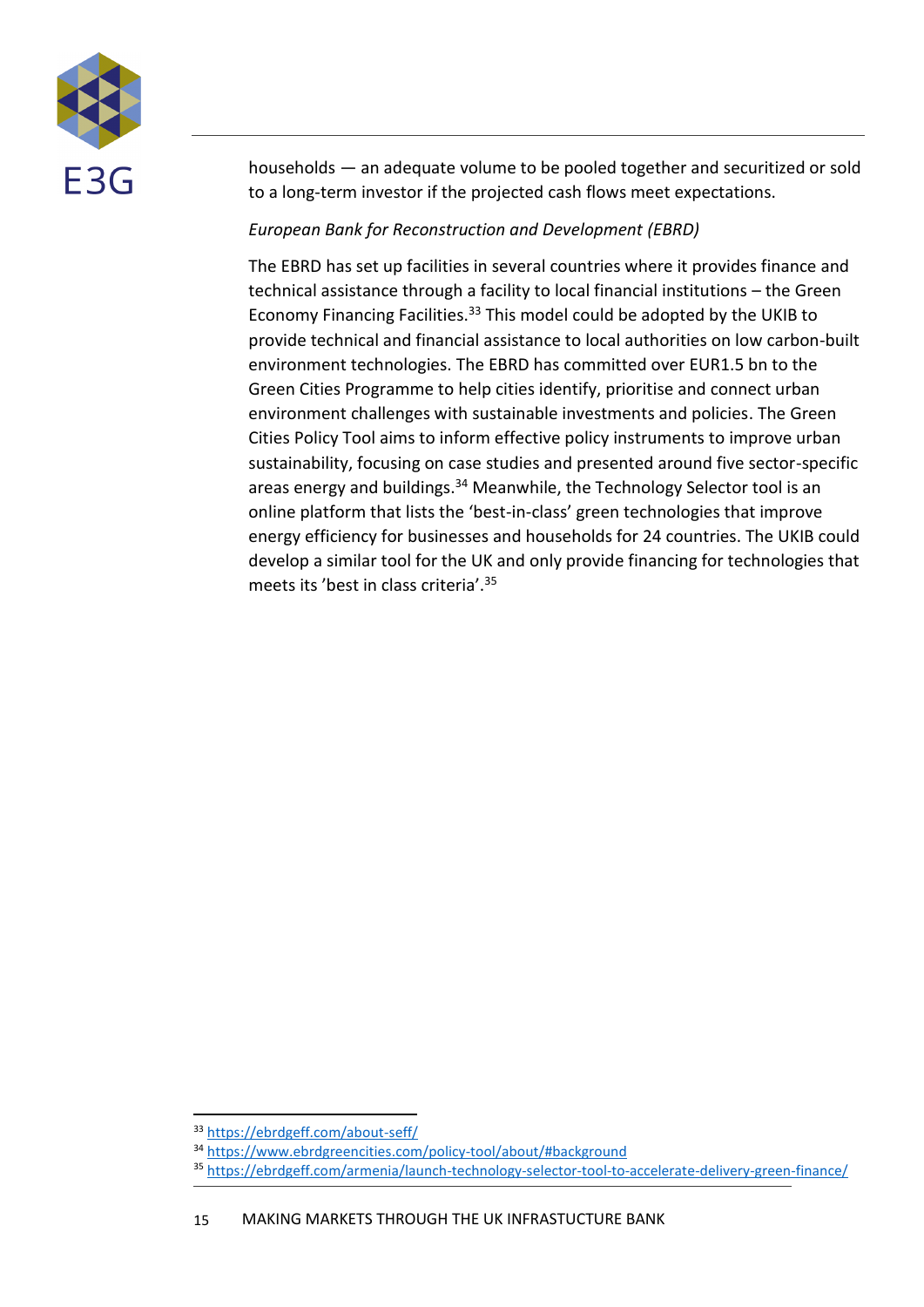

### <span id="page-15-0"></span>4. The conditions for change: Policy, digitalisation and innovation

A review of the current landscape of policy plans, market innovation and data standards can help the UKIB identify where and when it can add value and support successful and high-impact delivery. The UKIB can act to smooth the runway for planned policy changes, accelerate the roll-out of smart approaches and help mainstream pilot projects.

#### *Providing a clear landing strip for current and proposed regulatory changes*

The recent Heat and Buildings Strategy (HABS) has set a direction of travel for clean heat, looking to end installations of new fossil gas boilers by 2035 and new fossil fuel heating systems for off-grid homes from 2026. The Government has committed to work with industry to target a 25-50% reduction in the costs of heat pumps by 2025, targeting to grow UK manufacturing to over 300,000 units a year by 2028. Building economies of scale, spurred through local leadership and early adopters, can support this target. There is a parallel need to support the market for energy efficiency measures, as these are often complementary to and help optimise retrofit outcomes and avoid unintended consequences. Action is needed now to build up the market from its current low baseline.

Tightening minimum energy efficiency regulations are planned for the private rented sector from 2028. The HABS indicated a near-term introduction of minimum standards for the social rented sector and may also introduce standards to the owner occupier tenure this decade in England. In addition, BEIS has consulted on setting requirements for lenders to help householders improve the energy performance of their homes, with lenders reporting on the energy performance of their mortgage portfolio, and voluntary improvement targets to meet an average of EPC Band C by 2030. 36

The flow chart below indicates different stages of the transition (in blue circles) and complementary steps the UKIB can take to support the Government's policies (grey arrows). We note that these processes are best understood in continuum, steadily building momentum towards a mass-market across all housing tenures. For instance, near term action to support owner occupiers will be essential, as the supply chain is unlikely to scale without indications of future demand.

<sup>36</sup>[https://assets.publishing.service.gov.uk/government/uploads/system/uploads/attachment\\_data/file/936276/](https://assets.publishing.service.gov.uk/government/uploads/system/uploads/attachment_data/file/936276/improving-home-energy-performance-through-lenders-consultation.pdf) [improving-home-energy-performance-through-lenders-consultation.pdf](https://assets.publishing.service.gov.uk/government/uploads/system/uploads/attachment_data/file/936276/improving-home-energy-performance-through-lenders-consultation.pdf)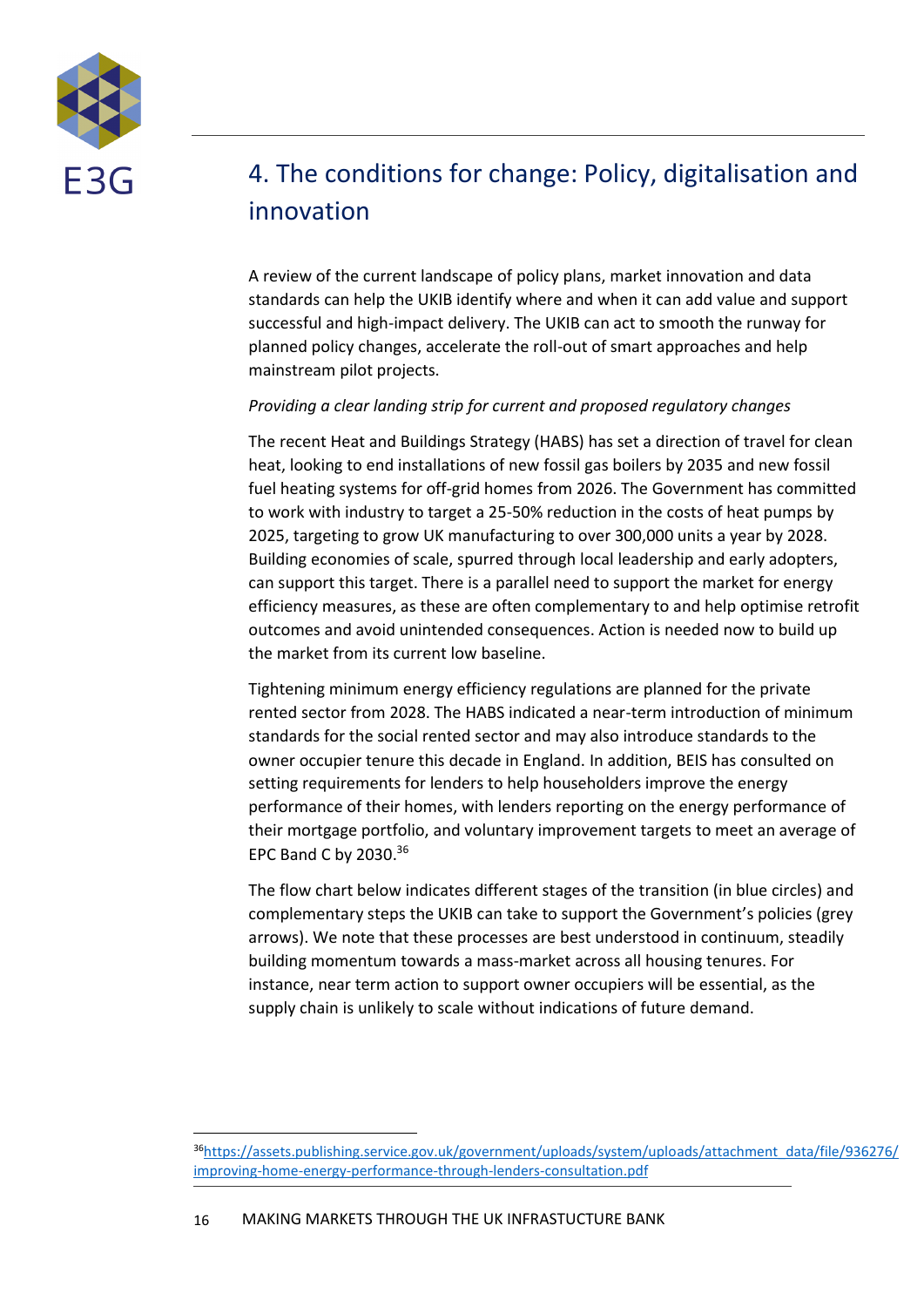



Moving forward towards a mass-market, there may be additional tools through which the UKIB can unlock greater action and investment from homeowners. Working with BEIS and Treasury, the Bank could explore future options to channel additional subsidies and incentives through the Bank's operations, as seen in Germany, helping spur further environmental additionality and private investments, and ensuring all households have access to attractive financial offers.

As local authorities have been identified as key delivery partners in the Government's Net Zero Strategy, it is fundamentally important to understand their role in place-based approaches. There is a clear opportunity for local authorities to be central to decarbonising the housing stock both in relation to new build and retrofitting existing buildings,  $37$  which in turn produces opportunities for levelling-up through investment in local authority retrofit programmes. Over time, UKIB can develop financing approaches that enable local authorities to have the technical and commercial resources they need to turn their conceptual investment opportunities into investable projects.

#### *Digitalisation and innovation: Supporting the consistent scaling of data infrastructure*

An ecosystem of enabling measures is steadily evolving to support the financing of green homes, including through fintech and PropTech solutions. The UKIB could support the consistent roll-out of tools to collect data to enhance the quality of retrofits, while monitoring the energy cost savings associated with projects. This could be supported through requesting standardised data collection as a condition of support, to allow lessons about outcomes to be learned and provide the data that private investors will need to help them decide which schemes to invest in.

Pioneering firms and financial institutions are already offering these tools. For example, Principality Building Society has partnered with energy tech company Sero

<sup>37</sup> [https://www.uk100.org/sites/default/files/publications/Power\\_Shift.pdf](https://www.uk100.org/sites/default/files/publications/Power_Shift.pdf)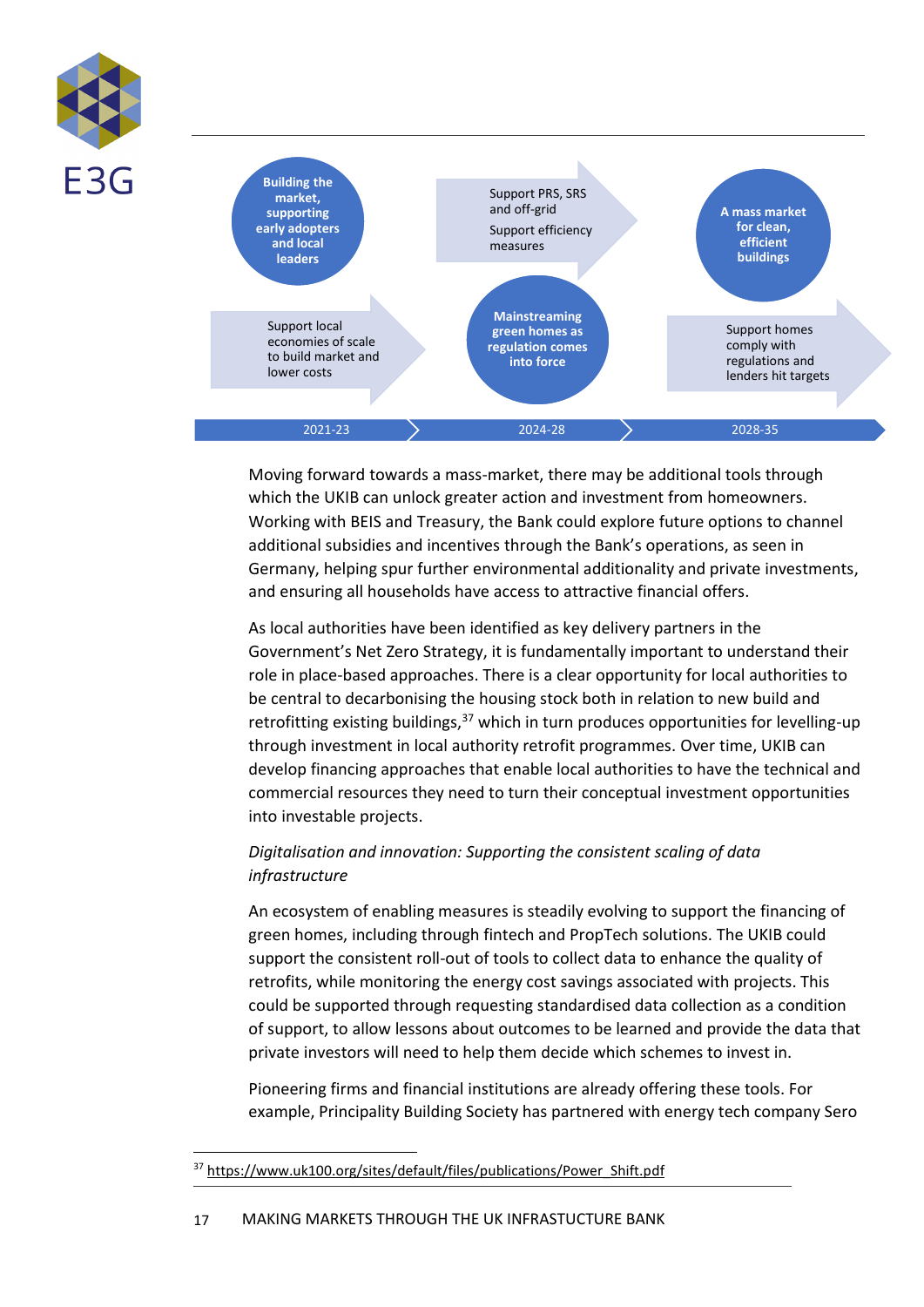

to develop a green customer proposition with a Building Passport app to provide a better understanding of the home's energy performance and carbon impact, and how it can be improved.<sup>38</sup> The GFI's Coalition for the Energy Efficiency of Buildings (CEEB) is helping establish consistent market conditions for the roll-out of Building Renovation Plans through providing a standardised framework.<sup>39</sup> The CEEB is also developing an open-source protocol for capturing 'metered' energy savings. The protocol seeks to provide actionable data and real-time performance monitoring to catalyse the development of new financial products, services and business models.<sup>40</sup>

Other digitalisation initiatives can support the effective financing of the decarbonisation of the built environment by the Bank. The UCL London Building Stock Model is providing data-rich insights into the characteristics of local built environments. The scaling up of these approaches is progressing at pace with the Active Building Centre Research Programme, working with the UCL 3DStock Lab to stock model all properties and tenures in Wales, as a pre-cursor to the implementation of Building Retrofit Plans at scale. Digital reconstruction of the built environment enables machine learning technology to better characterise the current condition and potential retrofit pathways of properties whilst capturing dimensional information to support the scale-up of manufacturing processes. Combining this with scalable infrared surveying and machine learning enables better understanding of the diversity of heat loss within typological architypes. This data could be utilised by UKIB and others to gain deeper insights into the most efficient options for decarbonisation at a household and community level, providing information which could help aggregate demand.

<sup>38</sup> [https://www.mortgagesolutions.co.uk/news/2021/10/11/principality-partners-with-sero-to-accelerate](https://www.mortgagesolutions.co.uk/news/2021/10/11/principality-partners-with-sero-to-accelerate-green-mortgage-development/)[green-mortgage-development/](https://www.mortgagesolutions.co.uk/news/2021/10/11/principality-partners-with-sero-to-accelerate-green-mortgage-development/)

<sup>&</sup>lt;sup>39</sup> The CEEB has recently published a framework for introducing a consistent approach to building renovation plans in the UK[: https://www.greenfinanceinstitute.co.uk/news-and-insights/delivering-renovation-plans-with](https://www.greenfinanceinstitute.co.uk/news-and-insights/delivering-renovation-plans-with-property-logbooks/)[property-logbooks/](https://www.greenfinanceinstitute.co.uk/news-and-insights/delivering-renovation-plans-with-property-logbooks/)

<sup>40</sup> <https://www.greenfinanceinstitute.co.uk/programmes/ceeb/metered-energy-savings/>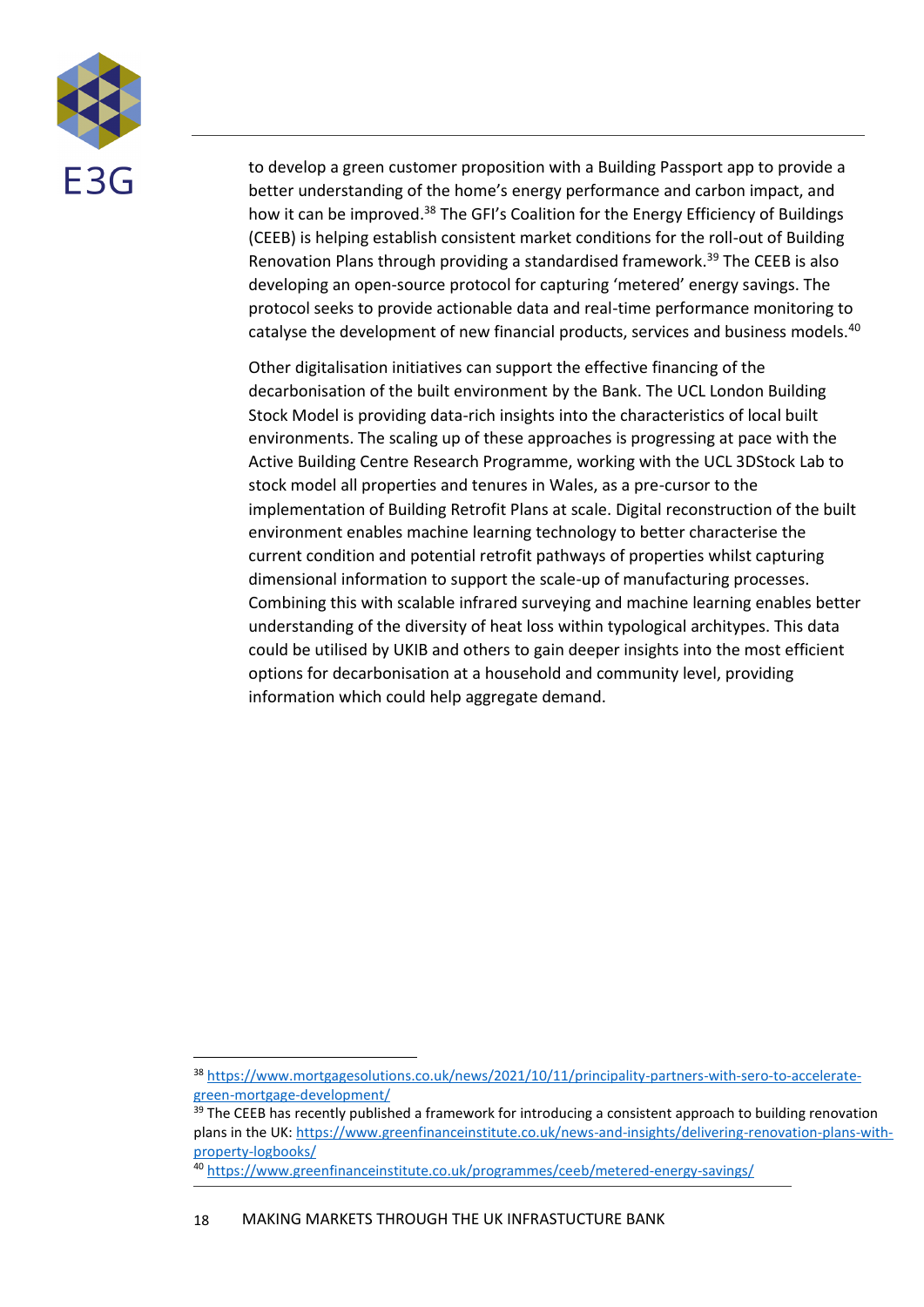

### <span id="page-18-0"></span>5. Structural considerations

The success of the UKIB is not just dependent on the financing it can offer, but also the capacity, knowledge and skill building services it can provide. Over time, the UKIB can play a deeper role than just delivering finance, helping tackle some of the structural challenges associated with financing place-based transitions. <sup>41</sup> Local authorities, as the recipients of £4bn in financing from the Bank over its initial capitalisation period, will need to proactively identify projects and deliver finance to transition their local communities. However, UK100 has identified 9 barriers to local authority investment:

- Resource constraints to originate and develop projects
- Competing demands of council revenue and capital budgets
- Lack of patient capital/de-risking finance products
- Local energy projects are often small scale
- Risk aversion
- Stop/start government policy
- Constraints of government funding
- Supply chain capacity
- The inflexible nature of Public Works Loan Board (PWLB) funding $42$

The CCIC has also identified gaps in available headcount within local authorities to deliver innovative financing structures and investment such as those proposed in this briefing, as well as a number of gaps in capabilities and skills across a number of specialist and complex areas such as low carbon technology and financing. This is where the Expert Advisory Function must play its role. The UKIB can act as a central knowledge hub for project development and technical assistance know-how.

Delivering the financing proposals in this briefing will also require collaboration between local authorities and private sector investors, local businesses, local public bodies, and local residents. This will require relationship building and development of the necessary structures and services to enable such collaboration. This is an area in which the bank should provide support to local authorities and private investors – acting as a central hub for stakeholders working on net zero delivery. In order to fulfil the investment principle of partnership, the Bank should collaborate with Innovate UK, the Strategic Innovation Fund and the Shared prosperity fund to develop the expert advisory, technical assistance and project development functions that Local Authorities require to actively participate in delivering a net zero built environment.

<sup>&</sup>lt;sup>41</sup> UK Cities Climate Investment Commission, City Investment Analysis Report, Executive Summary, October 2021 42

[https://www.uk100.org/sites/default/files/publications/UKIB%20case%20studies\\_Bristol\\_Nottingham\\_Leeds.p](https://www.uk100.org/sites/default/files/publications/UKIB%20case%20studies_Bristol_Nottingham_Leeds.pdf) [df](https://www.uk100.org/sites/default/files/publications/UKIB%20case%20studies_Bristol_Nottingham_Leeds.pdf)